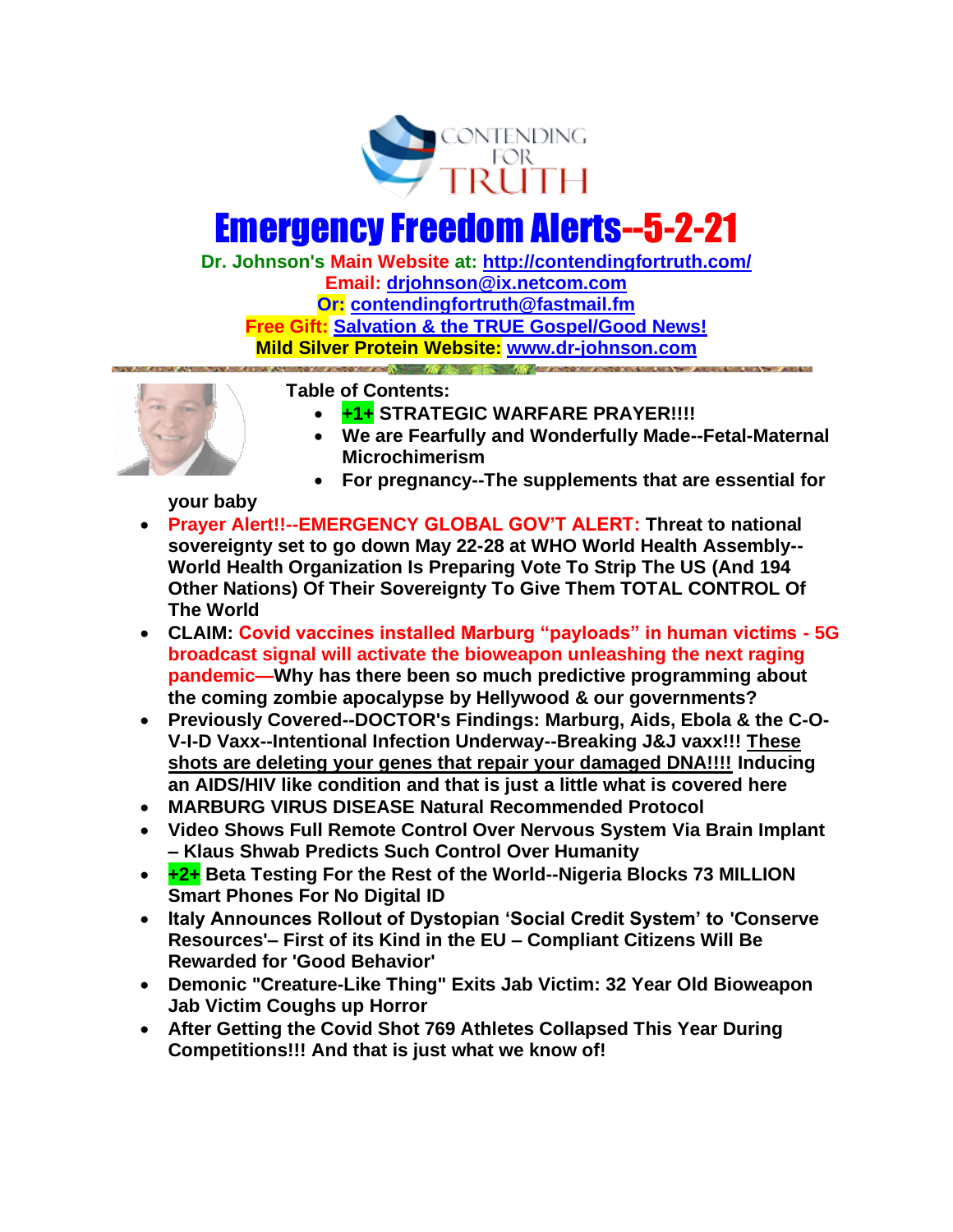- **Nothing to See Here: 43,898 Dead 4,190,493 Injured Following COVID-19 Vaccines in European Database of Adverse Reactions<<And this is only a small fraction of the real death and injury numbers!!!**
- **Covid SCAMdemic Kill Shot Headlines**
- **FDA Exec on camera reveals Future COVID Policy "Biden Wants To Inoculate As Many People As Possible"**
- **The Covid / Snake Venom Subject Discussed**
- **Discussion on Venom Papers-natural enzymes in body**
- **Snake Venom and COVID-19 - by Pierre Kory, MD, MPA**
- **[The Problem With Bad Research-](https://email.mg2.substack.com/c/eJxVkk2P4jAMhn8NvYGaj0I59AAD7HR3C5oRYmEuVZoYmqVNuklKJ_z6DcNlV7KdyJZt6X3MmYOLNj7rtHXRI5TOd5ApGGwDzoGJegumlCKj8xkiCJMofAVKkzSStjwbgJbJJnOmh6jrq0Zy5qRWj44ZRjglUZ0BmtIEJymZcsYRCA6cnDEDQhJMMdDnYtYLCYpDBjcwXiuImqx2rrMjshjhTbCOOSP5ddBaTGxfWcf4dcJ1-ygFdzWMO6OrBtrxIF09rpgYG7DADK9HZOP0FdSIrMB_Rxwf_BE31_y3jnd7_lnc177wg-Tf5nexmXcfL_l0u8_9bsWH4DZvm1qEXLE_oWK1QMX9RIuXQbLj9h5mSP56kD_33Bf7nBY-t7naopPMp7la3jh5c7w91Cfy3lWYyvPbhGz726tQu4bJxfK9KX9s-z9aHuFu0w_6Oazp-tAs88un_2UjmeEY45iiBMeIknhCJkFYfg7aUjEXVYrxiMbtBf-nSWSyRhthr1I8qlZ9JQOhMrxtr6TzJSgWxBJPeO55A184ywsoMOE2RMlchqZJHCdkmqIkmT1ZBboJxuksTmdR2Cp06FLZP3z-AuUazHc)-Commenting on Dr. Bryan Ardis' interview with Stew Peters**
- **Examining The Words Fortune and Luck and the Pagan Deities Associated with Them + Plus What About Fortune Cookies, Divination and Astrology**



**++ In 1981 William Casey (CIA Director) Told the Newly Elected President Ronald Reagan:**



"We'll know our disinformation program is complete when everything the American public believes is false"

William Casey<br>CIA Director (1981)



**Ephesians 5:11, 13-16: "And have no fellowship with the unfruitful works of darkness, but rather reprove them. But all things that are reproved are made manifest by the light: for whatsoever doth make manifest is light. Wherefore he saith, Awake thou that sleepest, and arise from the dead, and Christ shall give thee light. See then that ye walk circumspectly, not as fools, but as wise, Redeeming the time, because the days are evil."** 

## **The 1828 Noah Webster Dictionary**

**defines:** "**Reprove": To blame, to convince of a fault, or to make it manifest, to excite a sense of guilt."Circumspectly": Cautiously; with watchfulness every way; with attention to guard against surprise or danger.**

**Matthew 24:24: "...if it were possible, they shall deceive the very elect." II Corinthians 2:11: "Lest Satan should get an advantage of us: for we are not ignorant of his devices."**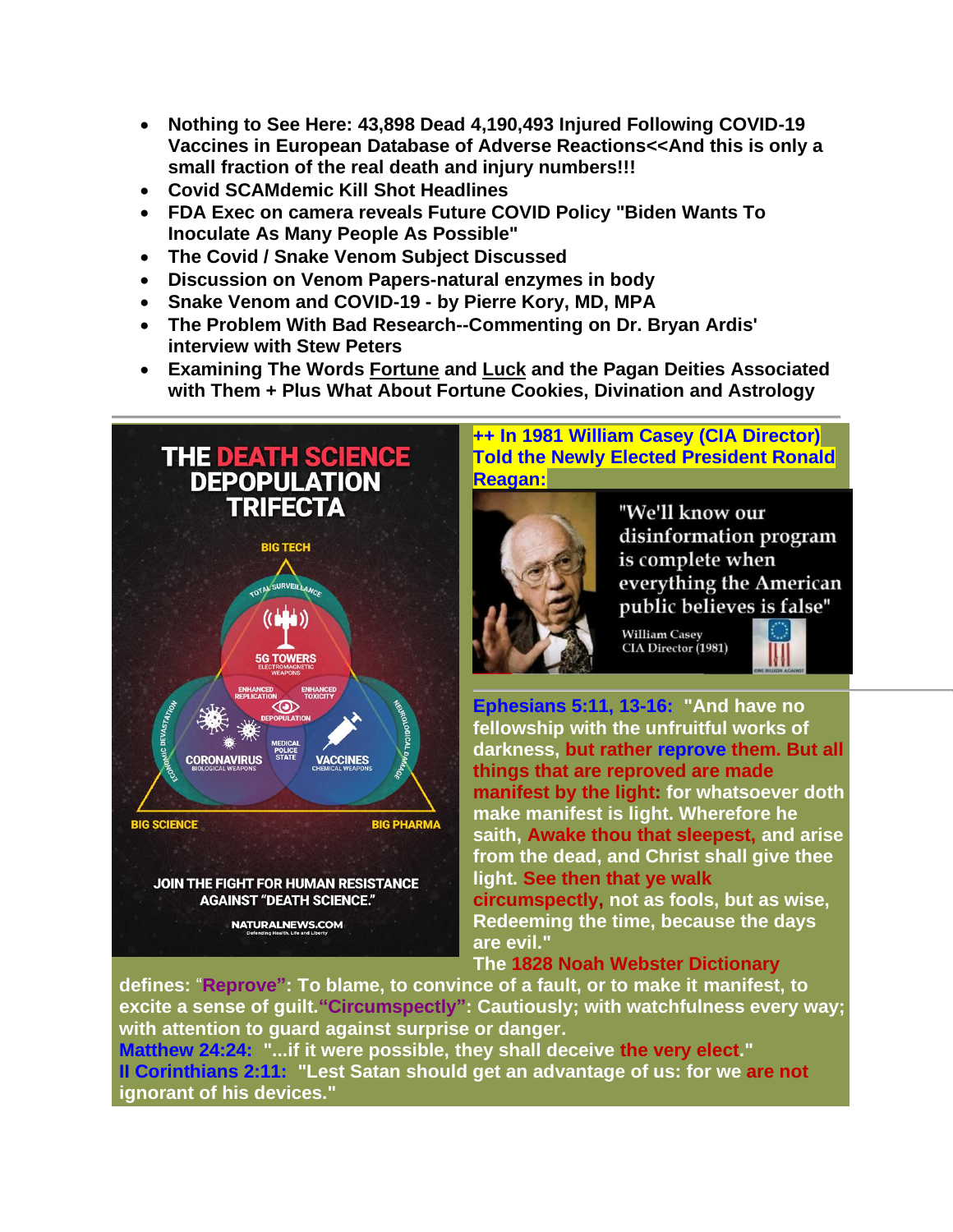**II Chronicles 7:14: "If my people, which are called by my name, shall humble themselves, and pray, and seek my face, and turn from their wicked ways; then will I hear from heaven, and will forgive their sin, and will heal their land." Luke 21:36 Watch ye therefore, and pray always, that ye may be accounted worthy to escape all these things that shall come to pass, and to stand before the Son of man.**

**Matthew 24:13 But he that shall endure unto the end, the same shall be saved. Psalm 101:3: I will set no wicked thing before mine eyes: I hate the work of them that turn aside; it shall not cleave to me.**

**Psalm 11:5: The LORD trieth the righteous: but the wicked and him that loveth violence his soul hateth.**

**1 Cor 15:33: Be not deceived: evil communications corrupt good manners. Lexicon Strong's G3657--Outline of Biblical Usage of the Word: "Communications": companionship, communion**

*"It does not take a majority to prevail... but rather an irate, tireless minority, keen on setting brushfires of freedom in the minds of men."* **Samuel Adams** 

*"The average age of the world's great civilizations has been two hundred years. These nations have progressed through the following sequence: from bondage to spiritual faith, from spiritual faith to great courage, from courage to liberty, from liberty to abundance, from abundance to selfishness, from selfishness to complacency from complacency to apathy, from apathy to dependency, from dependency back to bondage."* **[Alexander Fraser Tytler](https://www.azquotes.com/author/20531-Alexander_Fraser_Tytler)**

## **+1+ STRATEGIC WARFARE PRAYER!!!!**

Father God in heaven, in the name of the Lord Jesus Christ we come against & oppose all satanic operations, manipulations, subversions, tactics and plans; which are designed to hinder, prevent or frustrate God's original plans and purposes, from their swift manifestation taking place in their correct time and season. (Daniel 7:25) **We come against all satanic alliances and confederations worldwide. Let every evil effort and endeavor fail. Cause the news media to be caught in their lying and manipulation, so that only the truth is brought forth.** (Nehemiah 4:7-8; Esther 3:1- 9:32; Job 5:12-14; Psalm 83:5; 2 Chronicles 20:35) 2. We ask that every satanic strategy of prohibition and limitation placed upon the Body of Christ (by the dark side) shall not prevail. We pray that all invisible and visible walls of opposition; restriction and delay will be exposed and destroyed. (Colossians 1:16; Joshua 6:1) **Oh God confound the devices and the wicked plans of the enemy that they have crafted, so that their hands are not able to perform their evil enterprise**. Save those that can be saved O' Lord, **but those that cannot be saved;** overtake them in their own crafty and devious ways; **let them fall into their own pits that they have dug for the righteous, let the Fire of God devour them, let them turn on and consume one another and have them in total confusion & derision**. (Psalm 35:4; 50:3, 55:9; 70:2; 83:17; John 8:32). **We loose the hosts of heaven to war against the hosts of darkness and bring an end to all deceptive, secret and destructive measures designed destroy all of God's creation and defile the world.** According to 1 John 3:8 for this reason, was the Son of God made manifest, that He would destroy the works of the enemy. (John 2:15-17; Acts 16:16-19) Father God overrule all strategies, tactics and curses of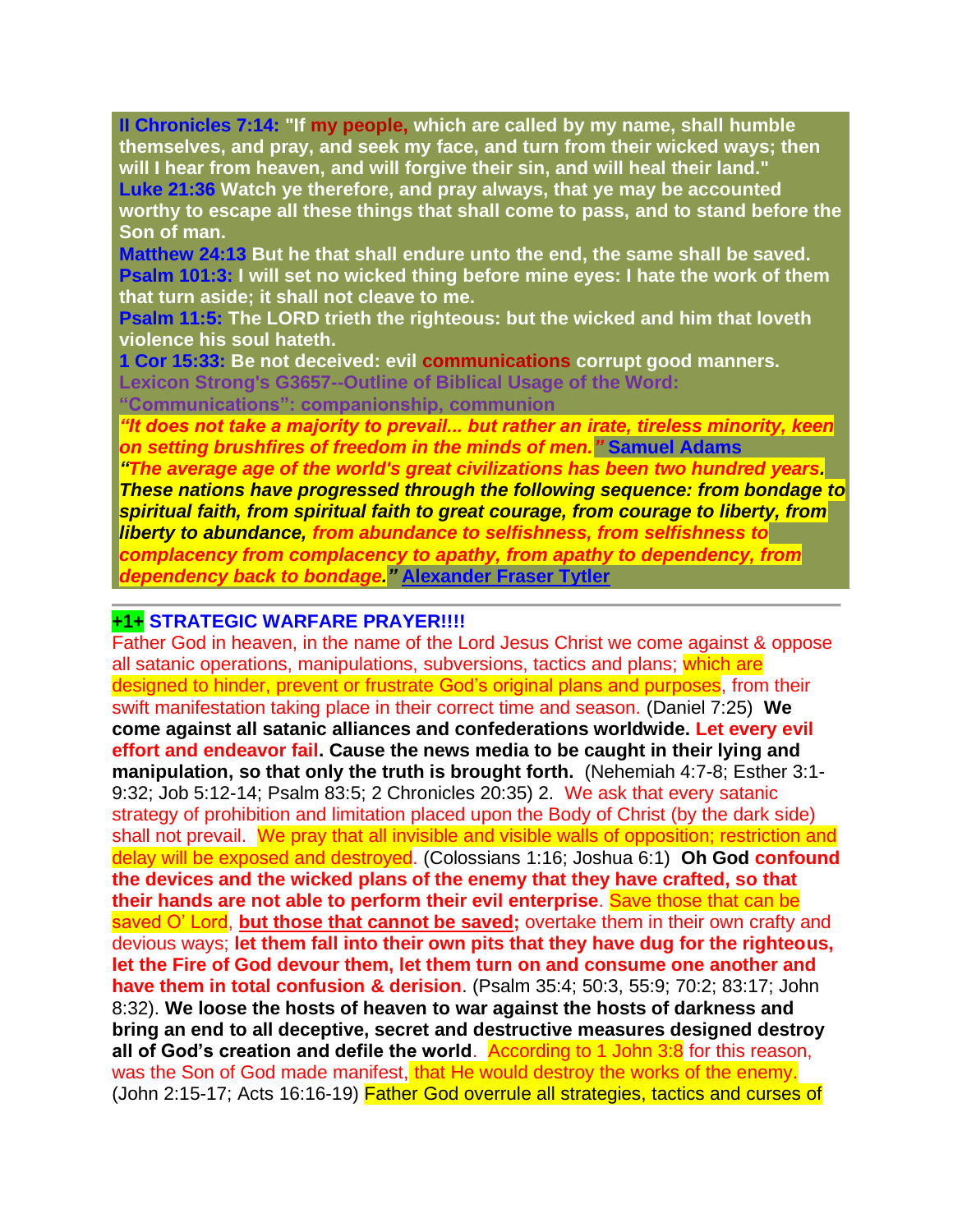the enemy by the power of the Name of Jesus Christ and His shed Blood; **& overthrow all spoken words, enchantments, divinations, spells, hexes, vexes, curses, witchcraft prayers and every idle word spoken contrary to God's original plans and purposes according to Isaiah 54:17 &** break the curses associated with all these ceremonies, rituals, utterances and their plans to bring about a chaotic bloody revolution in worldwide & to usher in Martial Law and the New World Order. Father God we pray their plans shall be uncovered and not prevail & shall be frustrated and unable to achieve any impact & that their wickedness and violent verbal dealings would return upon their own heads, according to Psalm 7:16.

FATHER GOD, WE HUMBLY ASK YOU TO: Reveal every hidden agenda, plan and cover-up in the secret shadow government regarding their attempts to manipulate end time events which would lead to the destruction of Your Christians & the innocent. (Isaiah 44:25; 2 Timothy 3:8) Please send divine, powerful angelic forces against their diabolical plans to frustrate and expose them, so that they will be dismantled**. Dispatch legions of warring angels (and any other kinds of angel's necessary) to enforce Your perfect will on the United States of America and on all the earth.** (Joshua 5:13-14; Psalm 103:20-22; Colossians 2:14, 15; Ezekiel 9:9-11) Release your divine strategies and revelations upon any righteous person in government worldwide. **Fill them with Your Holy Spirit and cause Your divine wisdom & courage to come upon them.** (James 1:5) Cause them to be like a holy trumpet shedding light upon the dark hidden secrets of the wicked. Send a spirit of confusion amongst the camp of the enemy. Let their tongues be divided & when they communicate let it be incoherent and misunderstood. (1 Samuel 10:27) **Arrest those that operate in the spirit of Jezebel or Belial (and all other wicked spirits) and cause them to be caught in their own lies and conspiracies. Let them not be able to resist the Spirit of Truth or gain any ground in the natural or spiritual realm. Cause every evil spirit that is released from their diabolical assignments to be cast into the abyss, until which time they be cast into the lake of fire AND THAT NONE WOULD BE ABLE TO COME TO TAKE THEIR PLACE**.. (Psalm 110:1; 1 Kings 19:1-5; 21:1-16) Please cause these prayers and all future prayers to take on the characteristics of divine projectiles in the realm of the spirit, so that they will accomplish your divine will. (Psalm 57:4) WE SEAL THIS PRAYER BY THE BLOOD OF THE LAMB AND ASK ALL THESE THINGS IN THE NAME OF THE LORD JESUS CHRIST, AMEN!

**We are Fearfully and Wonderfully Made--Fetal-Maternal Microchimerism "When pregnant, the cells of the baby migrate into the mothers bloodstream and then circle back into the baby, it's called "fetal-maternal microchimerism". For 41 weeks, the cells circulate and merge backwards and forwards, and after the baby is born, many of these cells stay in the mother's body, leaving a permanent imprint in the mothers tissues, bones, brain, and skin, and often stay there for decades. Every single child a mother has afterwards will leave a similar imprint on her body, too.**

**Even if a pregnancy doesn't go to full term or if you have an abortion, these cells still migrate into your bloodstream.**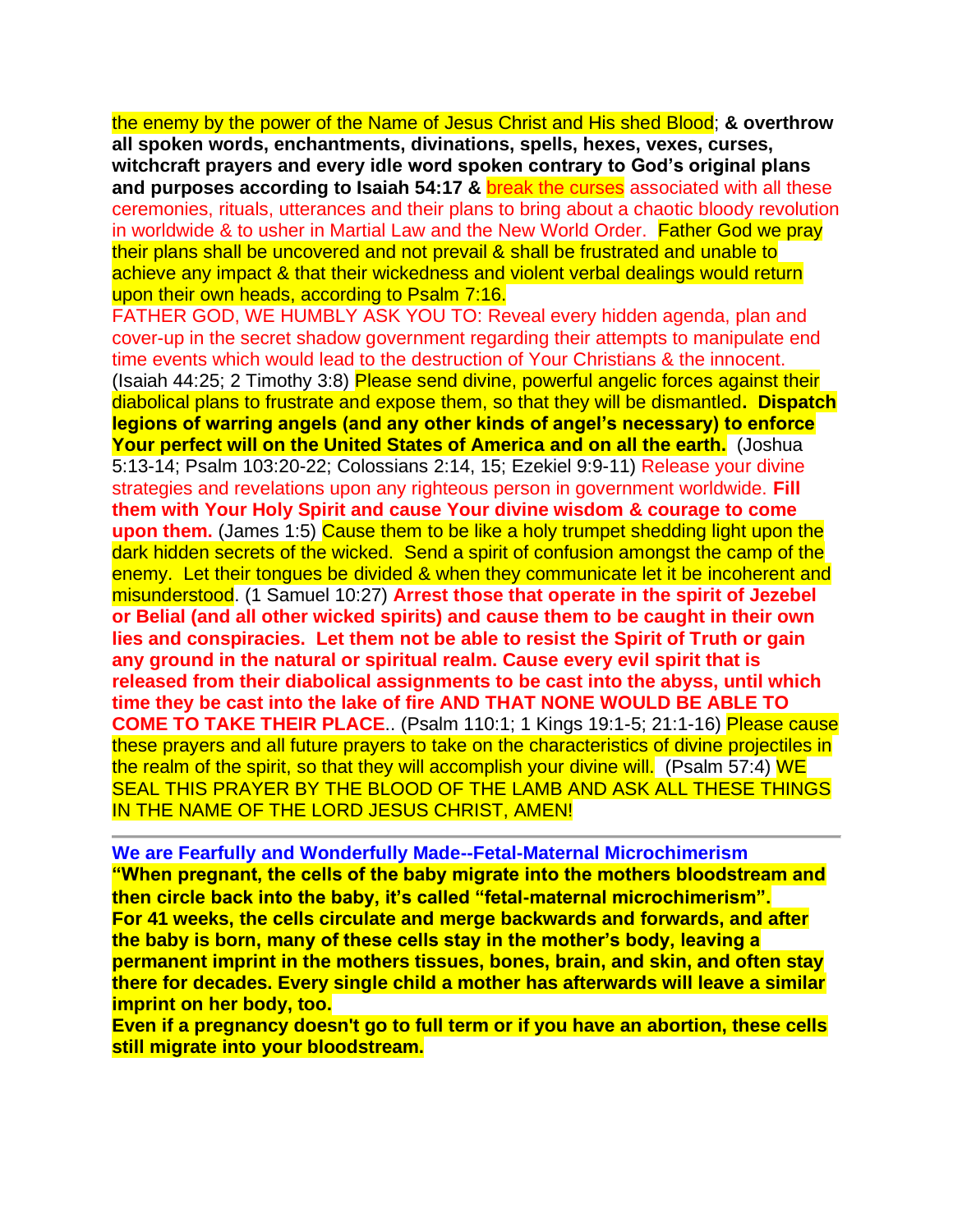**Research has shown that if a mother's heart is injured, fetal cells will rush to the site of the injury and change into different types of cells that specialize in mending the heart.**

**The baby helps repair the mother, while the mother builds the baby. Praise God, how amazing is that?**

**This is often why certain illnesses vanish while pregnant.**

**It's incredible how mothers' bodies protect the baby at all costs, and the baby protects & rebuilds the mother back - so that the baby can develop safely and survive.**

**Think about crazy cravings for a moment. What was the mother deficient in that the baby made them crave?**

**Studies have also shown cells from a fetus in a mothers brain 18 years after she gave birth."**

**If you're a mom you know how you can intuitively feel your child even when they are not there….Well, now there is scientific proof that moms carry them for years and years even after they have given birth to them.**

**Praise the Lord!!**

<https://www.ncbi.nlm.nih.gov/pmc/articles/PMC2633676/> <https://sevim143.wordpress.com/2021/10/25/fetal-maternal-microchimerism/>

**For pregnancy the supplements I highly recommend**

**New, improved formula supporting women from pre-conception through postpartum and nursing:**

**[Baby & Me™ Multivitamin -](http://www.innateresponse.com/product-p/40174.htm) 60 tablets 2 tablets a day**

**[Baby & Me™ Multivitamin -](http://www.innateresponse.com/product-p/40156.htm) 120 tablets 2 tablets a day**

**For pregnancy a top quality, filtered fish oil is essential: [Pharmax Finest](https://anovahealth.com/pharmax-finest-pure-fish-oil-orange-120-soft-gels/) Pure** 

**[Fish Oil \(orange\) 120 caps](https://anovahealth.com/pharmax-finest-pure-fish-oil-orange-120-soft-gels/) (4 a day). This has a very high DHA Omega 3 content, which is essential for the baby's brain development.**

**Crucial for pregnancy: [Bio-DK Caps 60ct™](https://www.bioticsresearch.com/products/bio-dk-caps%E2%84%A2) See: [Pregnancy Vitamin D Levels](https://info.bioticsresearch.com/researchforum/pregnancy-vitamin-d-levels-linked-to-child-iq)  [Linked to Child IQ](https://info.bioticsresearch.com/researchforum/pregnancy-vitamin-d-levels-linked-to-child-iq)**

**[Ca/Mg-Zyme™ \(Ca & Mg\) \(360 T\)](https://www.bioticsresearch.com/node/1679) is also good as the prenatals above may not have quite enough calcium.** 

**[Iodizyme-HP™ \(120 T\)](http://www.bioticsresearch.com/node/2773) (2 a day) as See: [Iodine is essential for the babies brain](https://www.thyroid.org/patient-thyroid-information/ct-for-patients/december-2018/vol-11-issue-12-p-5-6/)  [development and IQ](https://www.thyroid.org/patient-thyroid-information/ct-for-patients/december-2018/vol-11-issue-12-p-5-6/)**

**Prayer Alert!!--EMERGENCY GLOBAL GOV'T ALERT: Threat to national sovereignty set to go down May 22-28 at WHO World Health Assembly--World Health Organization Is Preparing Vote To Strip The US (And 194 Other Nations) Of Their Sovereignty To Give Them TOTAL CONTROL Of The World**

**'The World Health Organization is attempting a power grab' — quietly setting up a single globalized response to all future SCAMdemics**

**[As previously reported at LeoHohmann.com,](https://leohohmann.com/2021/04/01/globalists-solution-to-pandemic-a-new-treaty-that-would-essentially-create-a-world-government/) the deep state predators in the U.S. and Western governments have decided the world needs a centralized pandemic response [controlled and run by the United Nations World Health Organization via](https://www.who.int/news/item/01-12-2021-world-health-assembly-agrees-to-launch-process-to-develop-historic-global-accord-on-pandemic-prevention-preparedness-and-response)  [an international treaty.](https://www.who.int/news/item/01-12-2021-world-health-assembly-agrees-to-launch-process-to-develop-historic-global-accord-on-pandemic-prevention-preparedness-and-response)**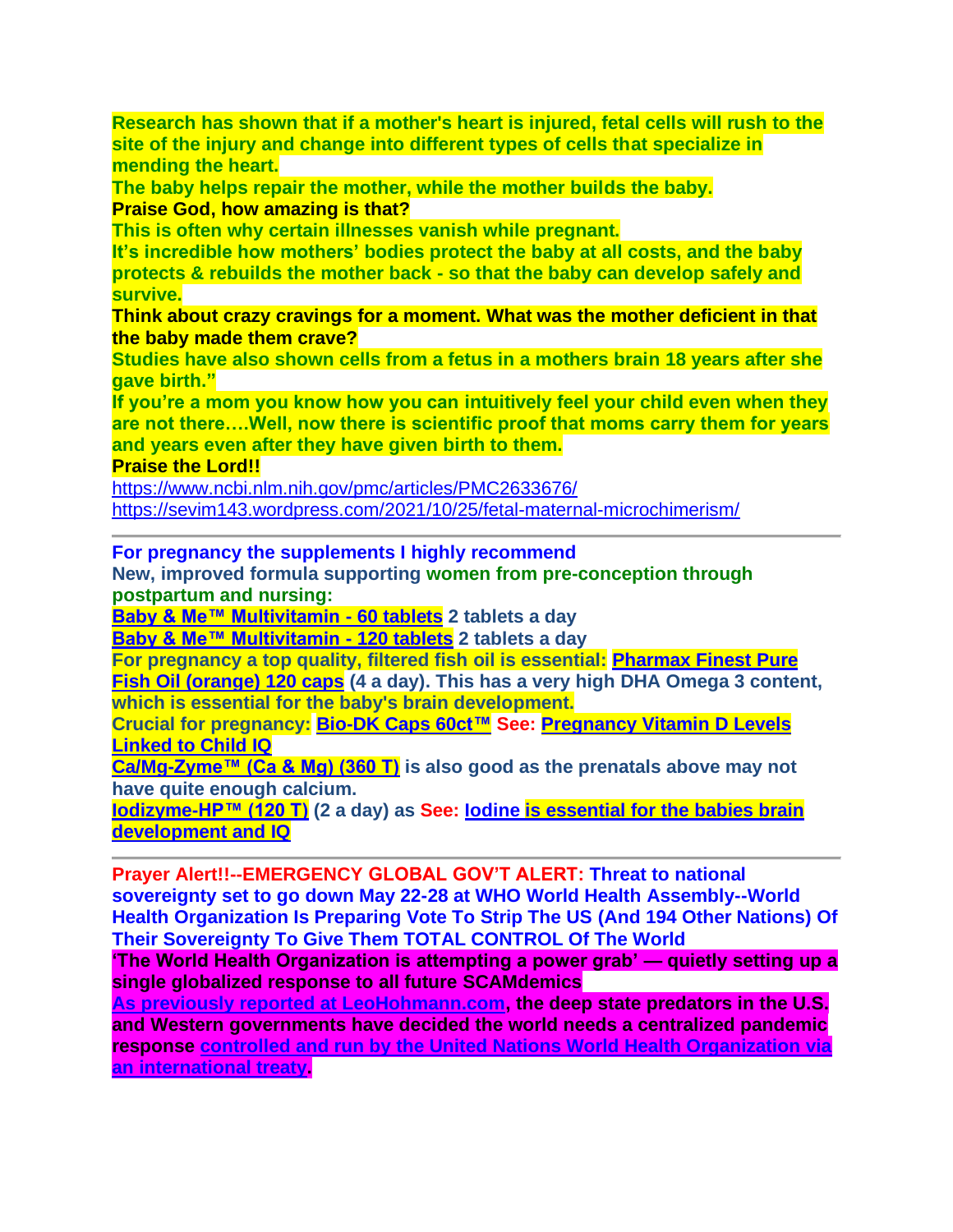**According to the [WHO's website,](https://www.who.int/news/item/30-03-2021-global-leaders-unite-in-urgent-call-for-international-pandemic-treaty) on March 30, 2021, it announced an "urgent call for an International Pandemic Treaty," stating that such a treaty is needed to orchestrate a single globalized response to pandemics. And, "25 heads of government and international leaders" have come together in a joint call to form the treaty.**

**Don't forget that Yuval Harari, the chief advisor to Klaus Schwab and the World Economic Forum, has stated that globalist elites will [use "crises" to bring about](https://leohohmann.com/2022/03/15/who-influences-the-influencers-meet-klaus-schwabs-chief-adviser/)  [world government.](https://leohohmann.com/2022/03/15/who-influences-the-influencers-meet-klaus-schwabs-chief-adviser/)**

**"Catastrophe opens the door" to massive changes that people would otherwise never accept, Harari has said.**

**[Even more pressing than the treaty itself right now,](http://dontyoudare.info/) is something almost no one is paying attention to in U.S. political, religious or media circles, and that involves a set of amendments that will set the parameters and define the scope of the proposed new global health treaty. The U.S. government has submitted 13 amendments that it would like to see folded into the treaty, and these amendments are seen by many as sovereignty killers.**

**A UN report [from May 2021](https://off-guardian.org/2021/05/12/un-report-pushes-global-government-to-prevent-future-pandemics/) called for more powers for the WHO stating that, "In its current form, the WHO does not possess such powers […]To move on with the treaty, the WHO therefore needs to be empowered — financially, and politically."**

**The WHO will be hosting its annual meeting, the 75th World Health Assembly, May 22-28 in Geneva, Switzerland, attended by delegates from 192 nations. It is during this meeting that members will be voting on the 13 amendments that will hand over additional sovereignty, control and legal authority to the World Health Organization. The WHO, if these amendments are approved, will obtain the authority to declare an international health emergency, overriding national governments.**

**In a sense, that already happened in 2020 and 2021, when many of the strictest lockdowns were advised by the WHO and most nations went along with them. But if this treaty is adopted, Katy bar the door because the lockdowns could become even more rigid and more often. Think about the possibilities for a "climate" lockdown.**

**This means nations will be giving up their sovereignty and rights to control their own healthcare, handing that authority over to an international organization affiliated with the United Nations and run by tyrants like Dr. Tedros. James Roguski, a researcher and activist who has been studying these** 

**amendments, has referred to them as a "five alarm fire" that must be dealt with or they will become part of international law.**

**These regulations govern the activity of the U.N. World Health Organization. He says the core of these changes go back to China.**

**Watch the video below:**

**Play to 7:10: <https://youtu.be/9GVpEH0ocqQ?t=41>**

**It is important to note that the International Pandemic Treaty will be far more expansive than these amendments, but these amendments are more urgent because they will be voted on next month.**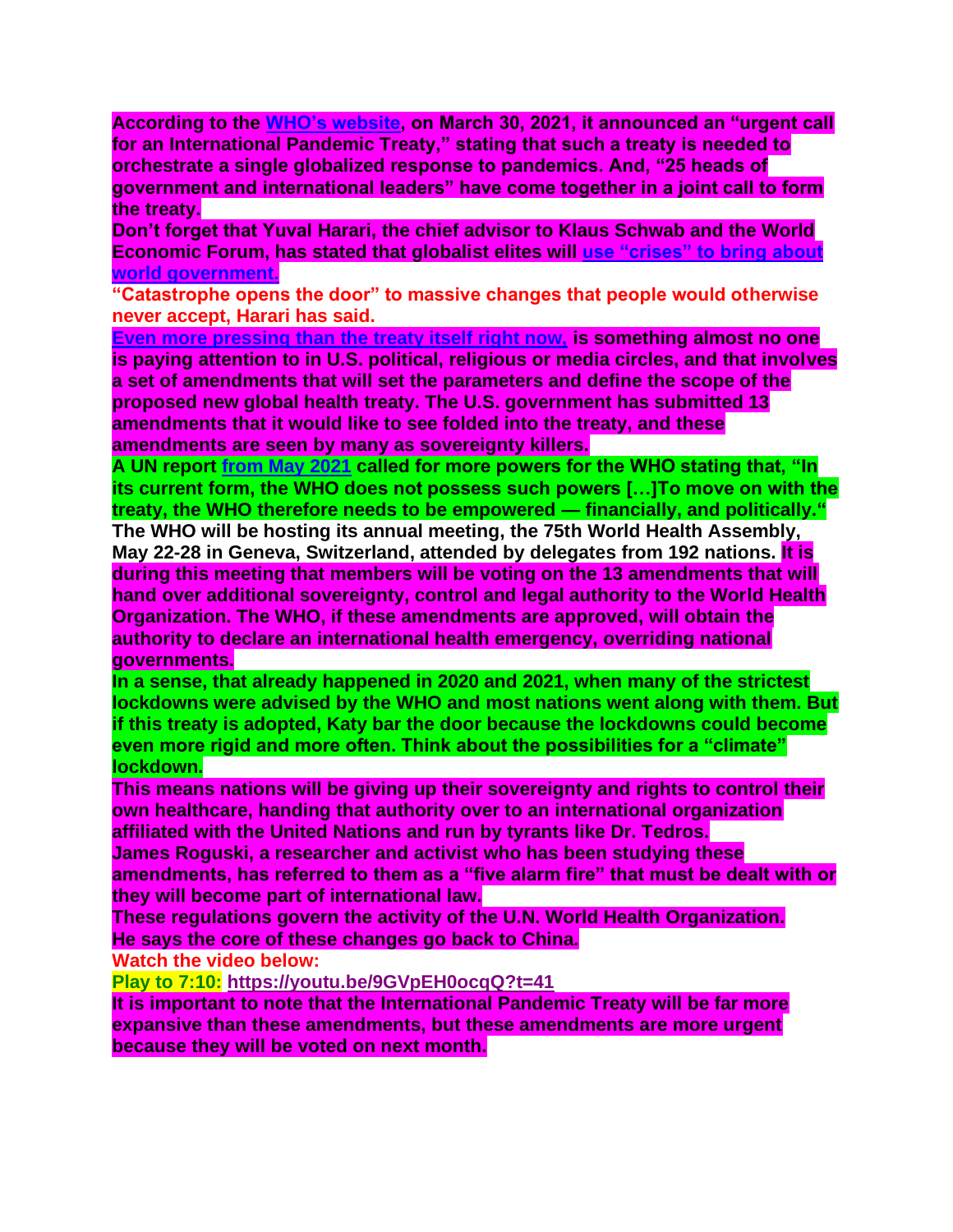**And no U.S. politician is talking about this. Nor is any mainstream media outlet reporting on it. No pastors are alerting anyone to these monumental, some would say biblical, changes.**

**Roguski set up the website [DontYouDare.info](http://dontyoudare.info/) to document the drive to establish this one-world health treaty. The following points are his summary of the draft treaty amendments:**

- **The International Health Regulations would be legally binding and supersede the United States Constitution.**
- **[The United States has proposed amendments to the legally binding](https://healthpolicy-watch.news/wp-content/uploads/2022/02/C.L.2.2022-IHR-amendments-English.pdf)  [International Health Regulations](https://healthpolicy-watch.news/wp-content/uploads/2022/02/C.L.2.2022-IHR-amendments-English.pdf) that will be voted upon at the next World Health Assembly May 22 to May 28. [CLICK HERE FOR THE OFFICIAL](https://apps.who.int/gb/ebwha/pdf_files/WHA75/A75_18-en.pdf)  [DOCUMENT](https://apps.who.int/gb/ebwha/pdf_files/WHA75/A75_18-en.pdf)**
- **These proposed amendments will cede additional sovereignty, control and legal authority over to the World Health Organization.**
- **These amendments will NOT require approval by 2/3 of the United States Senate. If they are approved (as submitted by the United States) by a simple majority of the 194 member countries of the World Health Assembly countries), these amendments would enter into force as international law just six months later (November 2022). The details of this are not crystal clear.**
- **It is not known if the amendments will be voted upon individually or as a complete package.**
- **The amendments will give the director general of the WHO the power to unilaterally declare a Public Health Emergency of International Concern (PHEIC) even over the objection of the country dealing with an outbreak of disease.**
- **According to [changes made to U.S. regulations](https://www.govinfo.gov/content/pkg/FR-2017-01-19/pdf/2017-00615.pdf) that were published one day before Donald Trump was inaugurated (January 19, 2017), the definition of a "Public Health Emergency" in the United States now includes the declaration of a PHEIC by the WHO.**
- **A unilateral declaration of a PHEIC by the WHO will enable the declaration of a Public Health Emergency by the U.S. Secretary of the Department of Health and Human Services.**
- **The amendments proposed by the United States would also give the director general of the WHO the legal authority to unilaterally issue an "intermediate public health alert (IPHA)." The criteria for the issuance of an IPHA is simply that "the Director-General has determined it requires heightened international awareness and a potential international public health response."**
- **The amendments will also give "regional directors" within the WHO having the legal authority to declare a Public Health Emergency of Regional Concern (PHERC).**

**Once you take away national sovereignty and start holding America up against a global standard; that opens up endless opportunities for the elites running the global system to confiscate whatever they believe is "bad for our health."**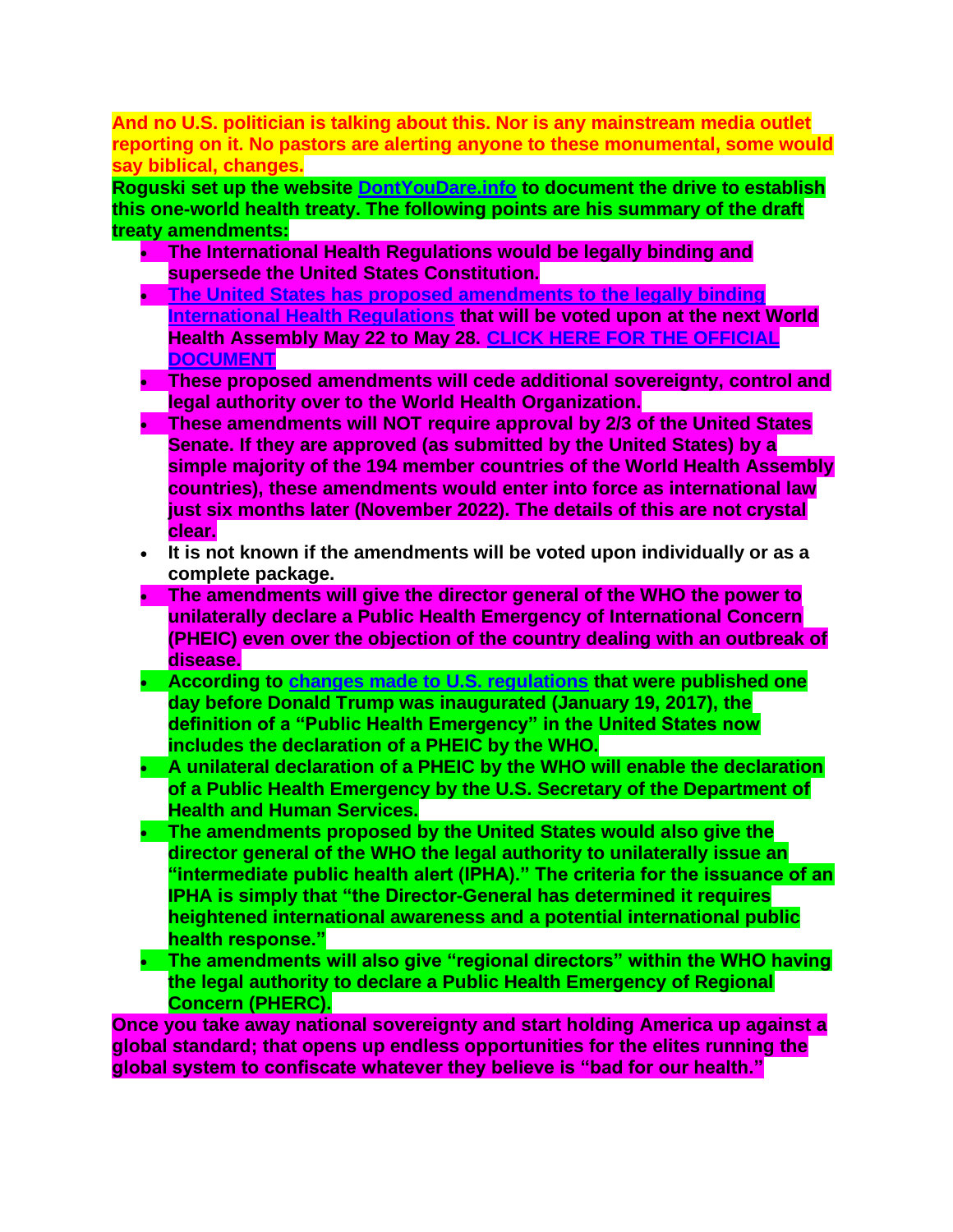**What if the WHO decides we all need jabs and digital passports? Wait a minute, the WHO has already decided that! All it lacks is the power to override national governments.**

**This treaty could also be used to take away Americans' First and Second Amendment rights. What about the Bible? Is it a matter of your religious faith or is it a tool for "hate speech?" Guns, the Bible and too much free speech are bad for our collective "health" and therefore must be regulated by the WHO.**

**[As Patrick Wood reminds us,](https://www.technocracy.news/proposed-pandemic-treaty-sets-the-who-up-for-technocratic-globalism/) harsh punishments were already meted out during the Covid pandemic.**

**"The presidents of Burundi and Tanzania banned the WHO from their borders, refusing to go along with the pandemic narrative: Both died unexpectedly within months and were replaced with pro-WHO Presidents," Wood writes. "Obviously, the WHO doesn't care about global health or the life or death of any particular citizen. The warning has been sent out to national leaders: take our deal or we will eliminate you."**

**This is a spiritual war, and we are living in a time when all of the prayer warriors must be engaged and called into battle. Pray for people's eyes to be opened and all deceptions and delusions to be smashed in the name of Jesus Christ.**

[https://leohohmann.com/2022/04/25/global-govt-alert-threat-to-national-sovereignty-set](https://leohohmann.com/2022/04/25/global-govt-alert-threat-to-national-sovereignty-set-to-go-down-may-22-28-at-who-world-health-assembly/)[to-go-down-may-22-28-at-who-world-health-assembly/](https://leohohmann.com/2022/04/25/global-govt-alert-threat-to-national-sovereignty-set-to-go-down-may-22-28-at-who-world-health-assembly/)

**CLAIM: Covid vaccines installed Marburg "payloads" in human victims - 5G broadcast signal will activate the bioweapon unleashing the next raging pandemic—Why has there been so much predictive programming about the coming zombie apocalypse / plague by Hellywood & our governments? April 25, 2022 [\(Natural News\)](https://www.naturalnews.com/) Today's Situation Update podcast covers a Jeffrey Prather interview that aired on [Brighteon.TV](http://brighteon.tv/) last week, when Prather invited guest attorney Todd Callender to offer his latest intel on what he believes is about to take place on the pandemic front:**

**Play From 11:39 to 19:51 & 30:43 to 37:55:** [https://www.brighteon.com/2d76b660-](https://www.brighteon.com/2d76b660-1099-4c4a-8661-fce60c8a4320) [1099-4c4a-8661-fce60c8a4320](https://www.brighteon.com/2d76b660-1099-4c4a-8661-fce60c8a4320)

**For Much More Confirmation of This go to:** [https://www.naturalnews.com/2022-04-](https://www.naturalnews.com/2022-04-25-claim-covid-vaccines-installed-marburg-payloads-in-human-victims-5g-broadcast-signal.html) [25-claim-covid-vaccines-installed-marburg-payloads-in-human-victims-5g-broadcast](https://www.naturalnews.com/2022-04-25-claim-covid-vaccines-installed-marburg-payloads-in-human-victims-5g-broadcast-signal.html)[signal.html](https://www.naturalnews.com/2022-04-25-claim-covid-vaccines-installed-marburg-payloads-in-human-victims-5g-broadcast-signal.html)

**Previously Covered--DOCTOR's Findings: Marburg, Aids, Ebola & the C-O-V-I-D Vaxx--Intentional Infection Underway--Breaking J&J vaxx!!! These shots are deleting your genes that repair your damaged DNA!!!! Inducing an AIDS/HIV like condition and that is just a little what is covered here Play:**

**[https://rumble.com/vp33it-doctor-marburg-aids-ebola-in-vaxx-intentional](https://rumble.com/vp33it-doctor-marburg-aids-ebola-in-vaxx-intentional-infection-underway.html)[infection-underway.html](https://rumble.com/vp33it-doctor-marburg-aids-ebola-in-vaxx-intentional-infection-underway.html)**

**This has the verbiage mentioned in the video above:**

**[EPIGENETICS: Vaccines Are Deleting Human Genes & Transfecting Cells With](https://www.redvoicemedia.com/2021/11/epigenetics-vaccines-are-deleting-human-genes-transfecting-cells-with-ebola-marburg/)  [Ebola/Marburg](https://www.redvoicemedia.com/2021/11/epigenetics-vaccines-are-deleting-human-genes-transfecting-cells-with-ebola-marburg/)** 

**MARBURG VIRUS DISEASE Natural Recommended Protocol**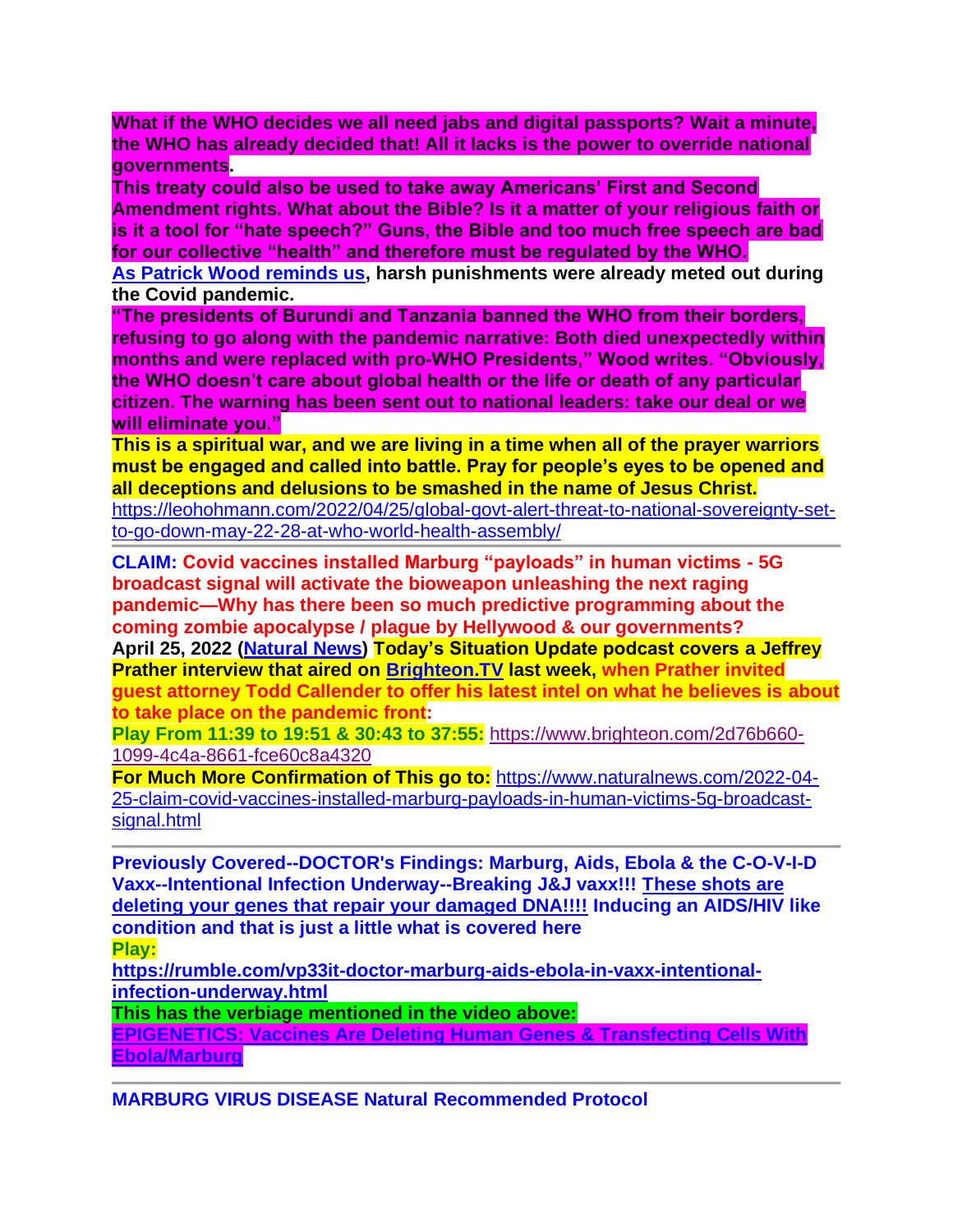**Invive 5000ppm- 2 TBL t.i.d. for 8 days then**

 **2 TBL b.i.d.**

 **NOTE: Found in lab workers handling tissues and cell cultures from African green monkeys. One fourth die between eighth and sixteenth day of illness if not treated.**

TBL means tablespoon

TID means three times a day

BID means two times a day

Invive 5000ppm is the strength of silver

**Mild Silver Protein Website: [www.dr-johnson.com](http://www.dr-johnson.com/)**

**++ Building up your primary immune system (in my opinion) is always the most important part of fighting off anything (including Marburg).**

**-----------------------**

**Recommended Products Dr. Johnson Carries to build up the Immune System: ++ Note: Selenium, Vitamin C, Zinc, Calcium, Vitamin D-3 and Iodine can easily become depleted from aggressive viruses**

**Recommended Products Dr. Johnson Carries:** 

++ **Please note you cannot order off the links below,** 

**they are there for purely informational purposes. For more information or how to order see further below.**

**My choices of selenium: Selenium is highly anti-viral and is an essential trace element possessing antioxidant properties, and is key to the production of glutathione peroxidases which makes this very compatible with NAC (see below) to raise glutathione levels.**

**[Selenium by Innate-](https://anovahealth.com/vitamin/minerals/innate-response-selenium-90-tablet/) 90 tablets 28.00**

**[Trace Minerals Liquid Ionic Selenium 2 oz.](https://anovahealth.com/trace-minerals-liquid-ionic-selenium-2-oz/) 15.00**

**[Genestra Selenium CWS 0.5 fl oz \(15 ml\)](https://anovahealth.com/genestra-selenium-cws-0-5-fl-oz-15-ml/) 14.00**

**Overall Best Value: [Se-Zyme Forte \(100 T\)](https://www.bioticsresearch.com/node/1702) 16.00**

**My choices of Vitamin C:**

**++ I recommend that every adult take at least 6 to 12 grams of vitamin C per day if you are being exposed to the Covid vaxxed (but you can go double that is you feel you are infected) for optimum dosing. Space out your dosages every 2-4 hours ideally.**

**[Innate Response Vitamin C-400 180ct](https://anovahealth.com/vitamin/minerals/innate-response-vitamin-c-400-180-count-tablet/) 74.00**

**[Innate Response C-Complete Powder 81gm](https://anovahealth.com/vitamin/minerals/innate-response-c-complete-powder-81-gm/) 31.00**

**[Bio-C Plus 1000™ \(100 T\)](https://www.bioticsresearch.com/node/1511) 27.00**

**[Pharmax Vitamin C Powder \(Magnesium Ascorbate\) 8.8 oz \(250 grams\)](https://anovahealth.com/pharmax-vitamin-c-powder-magnesium-ascorbate-8-8-oz-250-grams/) 33.00 [Pure Encapsulations Ester-C & Flavonoids 180 capsules](https://anovahealth.com/pure-encapsulations-ester-c-flavonoids-180-capsules/) 61.00**

**[Douglas Labs Chelated-C Complex 100 Capsules \(Formerly Ester C Plus\)](https://anovahealth.com/douglas-labs-ester-c-complex-500-mg-100-capsules/) 28.00**

**My choices of Zinc (Zinc is essential for immune system function and Vitamin C and Quercetin helps to get zinc into the cells):**

**[Pure Encapsulations UltraZin Zinc 90 capsules](https://anovahealth.com/pure-encapsulations-ultrazin-zinc-90-capsules/) 18.00**

**[Zn-Zyme Forte\(100 T\)](https://shop.bioticsresearch.com/products/zn-zyme-forte) 16.00**

**[Davinci Labs ZINC LOZENGE 60 count Lemon Flavored](https://anovahealth.com/davinci-labs-zinc-lozenge-60-count-lemon-flavored/) 12.00**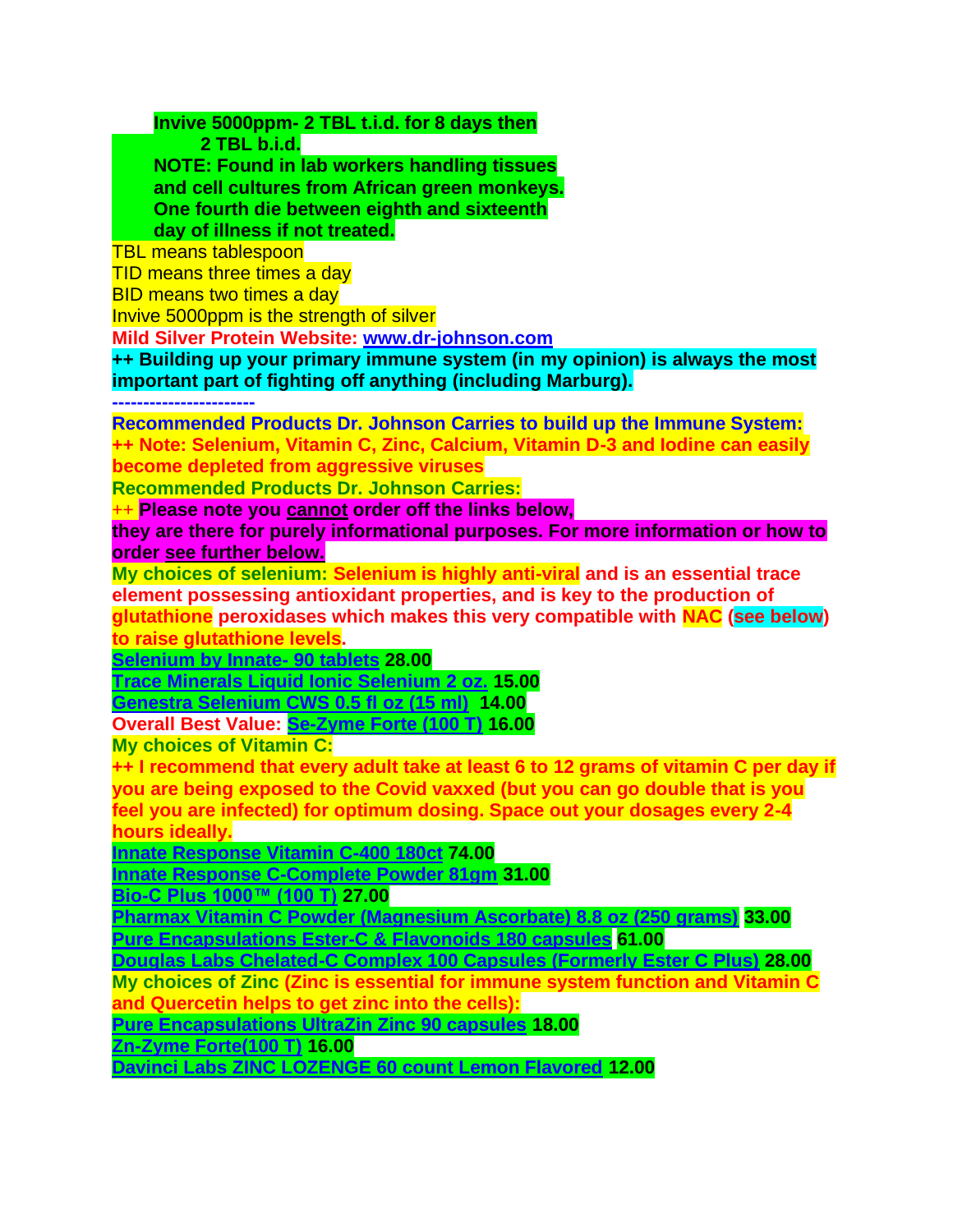**My choices of Calcium/Magnesium products: White blood cells are the main tool our immune systems use to destroy foreign infectious invaders--White blood cells (WBC) use calcium as the main fuel to propel themselves and destroy these invaders through a process called Phagocytosis.**

**[Davinci Labs CAL MAG 180 tablets](https://anovahealth.com/davinci-labs-cal-mag-180-tablets/) 23.00**

**[Davinci Labs CAL-MAG CITRATE POWDER 30 Servings 4.9 oz. \(139.2 grams\)](https://anovahealth.com/davinci-labs-cal-mag-citrate-powder-30-servings-4-9-oz-139-2-grams/) 19.00**

**[Douglas Labs Cal/Mag Citrate 250 capsules](https://anovahealth.com/douglas-labs-cal-mag-citrate-250-capsules/) 29.00**

**[C/Cal/Mag Powder™ \(220 g\)](https://www.bioticsresearch.com/node/1669) 24.00**

**[Ca/Mg-Zyme™ \(Ca & Mg\) \(360 T\)](https://www.bioticsresearch.com/node/1679) 32.00**

**These are the Vitamin D-3 products Dr. Johnson carries see below--Vitamin D-3 upregulates the immune system--Only 5.9% of those who had an optimal vitamin D levels of 55 ng/mL or higher tested positive for SARS-CoV-2. \*Statistics cited in "The Truth About COVID-19" by Joseph Mercola and Ronnie Cummins, p. 96**

**[Innate Response Vitamin D-3 2000IU 90 Tablets](https://anovahealth.com/vitamin/minerals/innate-response-vitamin-d-3-2000iu-90-tablets/) 45.00**

**[Pharmax Chewable Vitamin D 1000 90 chewable tabs](https://anovahealth.com/pharmax-chewable-vitamin-d-1000-90-chewable-tabs/) 13.00**

**Best Values for D-3:**

**[Davinci Labs A.D.K 60 capsules](https://anovahealth.com/davinci-labs-a-d-k-60-capsules/) 31.00**

**[Bio-DK Caps™](https://www.bioticsresearch.com/products/bio-dk-caps%E2%84%A2) 32.00**

**Iodine Products Dr. Johnson carries:**

**[Iodoral High potency iodine/potassium iodide supplement containing 12.5mg](https://anovahealth.com/vitamin/minerals/iodoral-high-potency-iodine-potassium-iodide-supplement-containing-12-5mg-iodine-iodide-180-tab/)** 

**[iodine/iodide 180 tab](https://anovahealth.com/vitamin/minerals/iodoral-high-potency-iodine-potassium-iodide-supplement-containing-12-5mg-iodine-iodide-180-tab/) \$57.00**

**[Iodoral High potency iodine/potassium iodide supplement containing 12.5mg](https://anovahealth.com/iodoral-high-potency-iodine-potassium-iodide-supplement-containing-12-5mg-iodine-iodide-90-tablets/)** 

**[iodine/iodide 90 tablets](https://anovahealth.com/iodoral-high-potency-iodine-potassium-iodide-supplement-containing-12-5mg-iodine-iodide-90-tablets/) \$32.00**

**[Iodizyme-HP™ \(120 T\)](http://www.bioticsresearch.com/node/2773) \$34.00**

**To purchase--Email: [drjohnson@ix.netcom.com](mailto:drjohnson@ix.netcom.com)**

**Video Shows Full Remote Control Over Nervous System Via Brain Implant – Klaus Shwab Predicts Such Control Over Humanity Play from 1:16 to 8:21:** <https://battleplan.news/watch?id=626845ed137e8833f2a88ac0>

**+2+ Beta Testing For the Rest of the World--Nigeria Blocks 73 MILLION Smart Phones For No Digital ID**

**Play to 3:55:** <https://www.bitchute.com/video/jqOHlRJNPtk1/>

**[Italy Announces Rollout of Dystopian 'Social Credit System' to](https://www.thegatewaypundit.com/2022/04/italy-announces-rollout-dystopian-social-credit-system-conserve-resources-first-kind-eu-compliant-citizens-will-rewarded-good-behavior/) 'Conserve Resources'– First of its Kind in the EU – [Compliant Citizens Will Be Rewarded for](https://www.thegatewaypundit.com/2022/04/italy-announces-rollout-dystopian-social-credit-system-conserve-resources-first-kind-eu-compliant-citizens-will-rewarded-good-behavior/)  ['Good Behavior'](https://www.thegatewaypundit.com/2022/04/italy-announces-rollout-dystopian-social-credit-system-conserve-resources-first-kind-eu-compliant-citizens-will-rewarded-good-behavior/)**

**[Social credit scores](https://en.wikipedia.org/wiki/Social_Credit_System) are already in use in various places around the world, but nowhere more than in communist China. The dystopian measurement acts in a similar fashion to a traditional [credit score,](https://en.wikipedia.org/wiki/Credit_score) however, as the name indicates, one's score has little to do with their financial prospects or ability to pay off debt on time – social scores are all about your level of compliance to the regime and acceptance of the approved narrative.**

**For example, if social credit scores were in full effect in the United States and you were to donate money to a company like the National Rifle Association (NRA) or**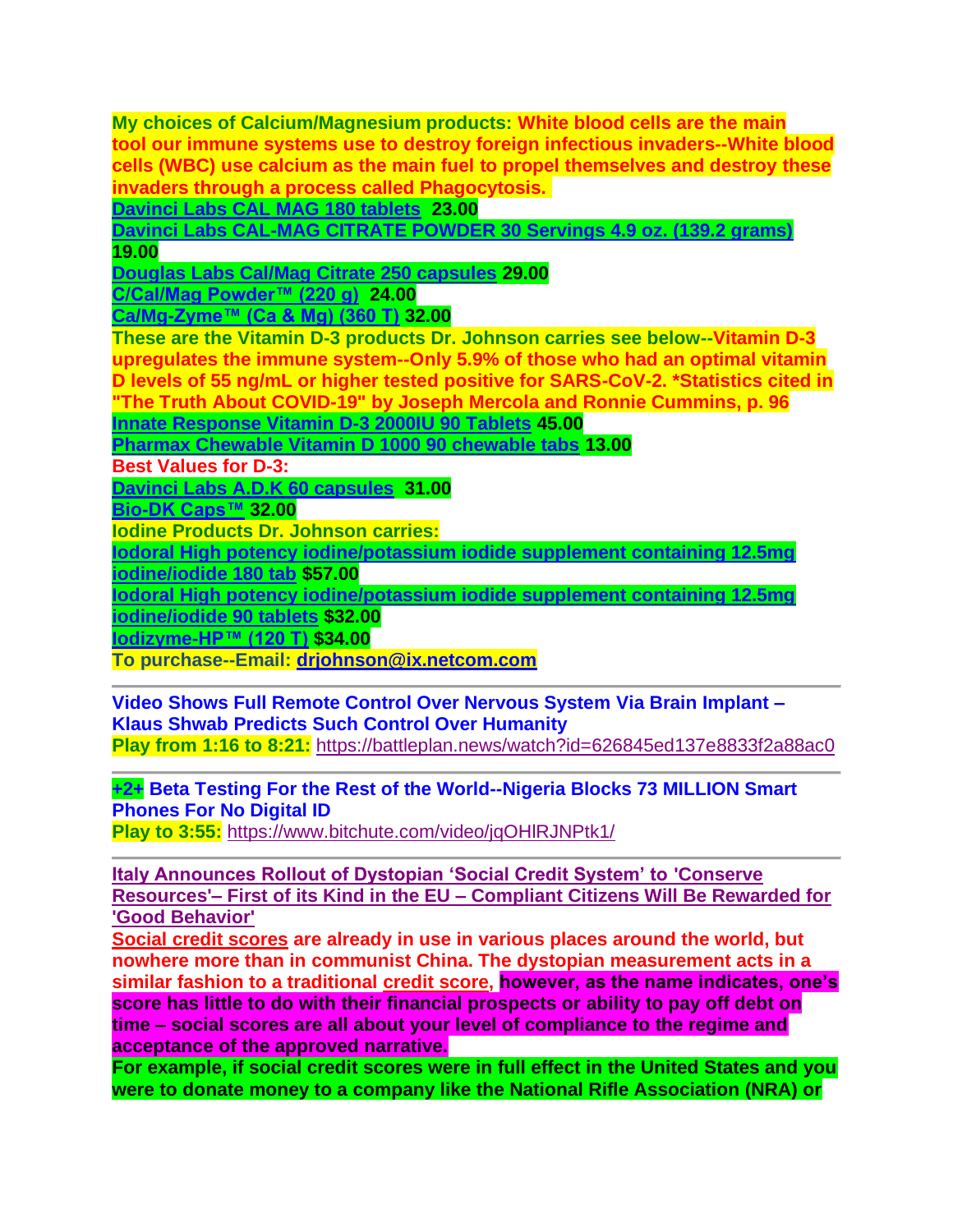**buy stocks in oil – pretty much anything deemed far-right or environmentally damaging by the establishment – your score would take a hit. Too many hits and, you guessed it, there goes your purchasing power and ability.**

**With this dystopian coercion tool being used in an authoritarian dictatorship like China, where there is no such thing as individual rights or free speech, it could be easily assumed that this system would not be compatible with the United States, or even the West more broadly, but sadly that's not the case.**

**Governments across the western world are exploring using this tool, especially in the wake of the Covid-19 pandemic, which proved that the government can obtain almost limitless power in a crisis and set the stage for the next phase of the World Economic Forum's project 2030 – where the plan is that you will "own nothing and be happy."**

**As of right now, there is no official government-sponsored social credit system in the West, but that will change in the coming months [thanks to Italy,](https://thenationalpulse.com/2022/04/22/a-social-credit-system-aimed-at-modifying-climate-change-behaviors-is-being-deployed-in-italy/) which [announced](https://www.bolognatoday.it/cronaca/piano-digitale-comune-bologna.html) the rollout of its new rewards-based program that aims to modify people's climate change behavior by assigning a score based on their compliance – the [first program of it's kind](https://thenationalpulse.com/2022/04/22/a-social-credit-system-aimed-at-modifying-climate-change-behaviors-is-being-deployed-in-italy/) in the EU.**

**The program will [kick off](https://www.bolognatoday.it/cronaca/piano-digitale-comune-bologna.html) its pilot starting in the fall of 2022 in the large metropolitan city of Bologna. Citizens who comply with the radical climate change agenda by displaying "good behavior," such as correctly recycling or using public transportation, will be rewarded with cryptocurrency and discounts to local retailers, according to local newspaper [Bologna Today.](https://www.bolognatoday.it/cronaca/piano-digitale-comune-bologna.html)**

**Enrollees will be given a "smart citizen wallet" where their rewards can be accessed. The higher one's score, correlating with good behavioral changes, will allow them access to more benefits.**

**At first, enrollment into the social credit score will be optional, however, there are justified concerns that the program will become mandatory in the future, not unlike the dystopian vaccine passport which has become a staple of everyday life in the EU.**

**Demonic "Creature-Like Thing" Exits Jab Victim: 32 Year Old Bioweapon Jab Victim Coughs up Horror**

**Play to 8:26:** [https://rumble.com/v12dy9v-demonic-creature-exits-jab-victim-32-year](https://rumble.com/v12dy9v-demonic-creature-exits-jab-victim-32-year-old-bioweapon-jab-victim-coughs-u.html)[old-bioweapon-jab-victim-coughs-u.html](https://rumble.com/v12dy9v-demonic-creature-exits-jab-victim-32-year-old-bioweapon-jab-victim-coughs-u.html)

More to add here:

[https://www.naturalnews.com/2022-04-27-fully-vaccinated-patient-coughed-up-fibrous](https://www.naturalnews.com/2022-04-27-fully-vaccinated-patient-coughed-up-fibrous-clots.html)[clots.html](https://www.naturalnews.com/2022-04-27-fully-vaccinated-patient-coughed-up-fibrous-clots.html)



**After Getting the Covid Shot 769 Athletes Collapsed This Year During Competitions!!! And that is just what we know of! By [Dr. Joseph Mercola](https://childrenshealthdefense.org/authors/dr-joseph-mercola/)  More than [769 athletes have](https://www.thegatewaypundit.com/2022/04/update-jaw-dropping-769-athletes-collapsed-competing-past-year-avg-age-players-suffering-cardiac-arrest-just-23-video/)  [collapsed](https://www.thegatewaypundit.com/2022/04/update-jaw-dropping-769-athletes-collapsed-competing-past-year-avg-age-players-suffering-cardiac-arrest-just-23-video/) on the field during a game from March 2021 to March 2022. The**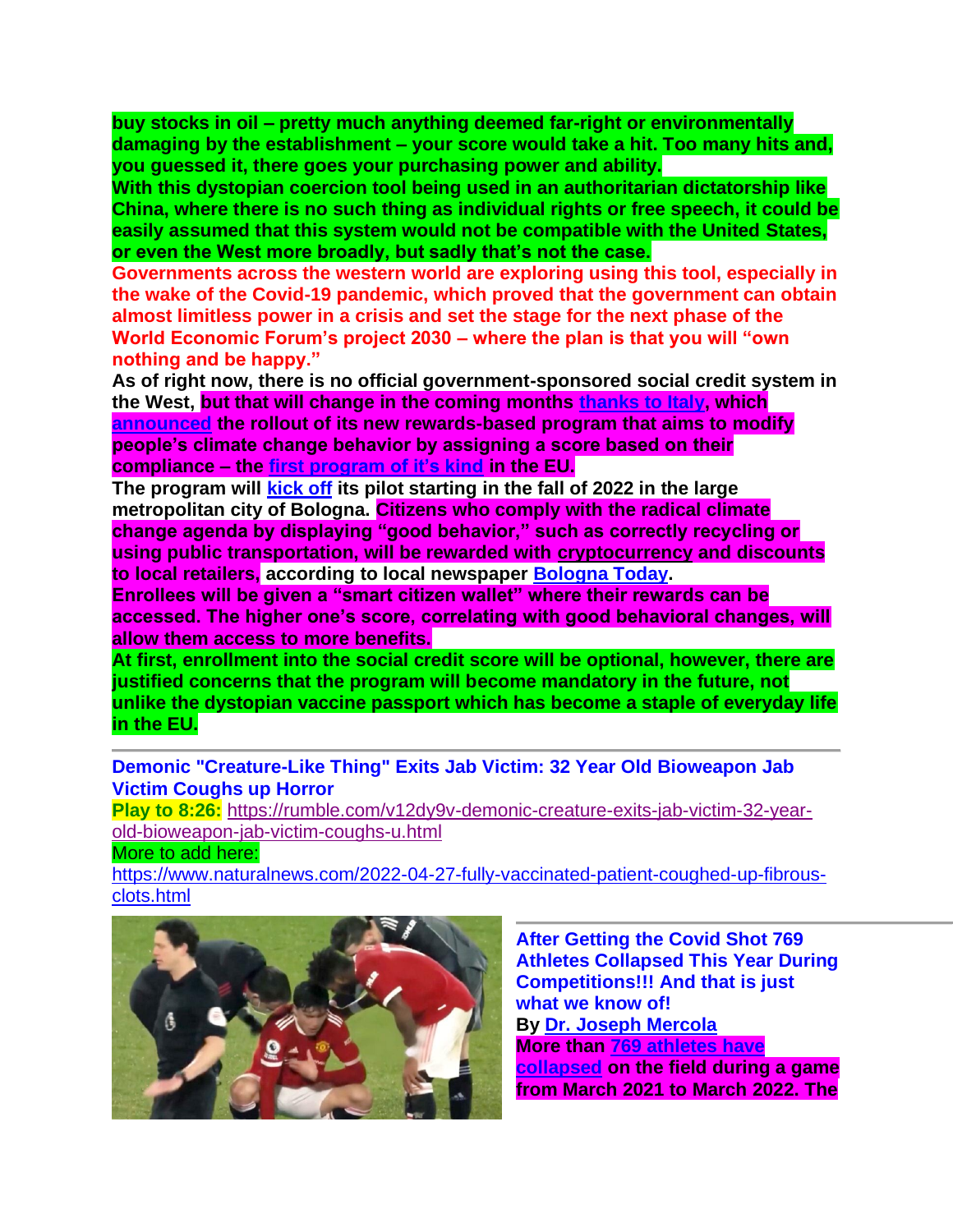**shocking statistic was revealed by One America News Network (OAN), which also found the average age of the [athletes](https://childrenshealthdefense.org/defender/chd-tv-rfk-jr-defender-kyle-dake-athletes-medical-freedom/) who suffered cardiac arrest is just 23 years old.**

**The unprecedented surge in [cardiac arrest](https://childrenshealthdefense.org/defender/cardiac-disorders-injuries-reported-covid-vaccines-vaers-data/) and other heart issues among elite athletes coincides with the rollout of [COVID-19 jabs.](https://childrenshealthdefense.org/defender/1-in-10-surveyed-doctors-covid-shots-arent-safe/)**

**The [Miami Open](https://needtoknow.news/2022/04/miami-open-carnage-15-fully-vaxxed-tennis-players-unable-to-finish-contests/) made headlines in early April after 15 players — all of whom had reportedly received COVID-19 injections — dropped out.**

**Among them were favorites Paula Badosa and Jannik Sinner. Badosa left the court in tears after becoming unwell.**

**As [Pearson Sharp of OAN](https://www.oann.com/hundreds-of-professional-athletes-collapsing-on-field-dying-from-mysterious-heart-complications/) explained, "These are just two of more than 769 athletes who have collapsed during a game, on the field, over the last year." He continued:**

**"How many 23-year-old athletes were collapsing and suffering heart attacks before this year? Do you know any 23-year-old people who had heart attacks before now? And these are just the ones we know about. How many have gone unreported? Nearly 800 athletes — young, fit people in the prime of life — falling down on the field. In fact, 500% more soccer players in the EU are dropping dead from heart attacks than just one year ago.**

**"Coincidence? When the Pfizer vaccine is known to cause heart inflammation? No. In fact, many doctors treating these players list their injuries and deaths as being directly caused by the vaccine … This is not a coincidence."**

**With cases like these becoming impossible to ignore, even a mainstream media sports channel in Australia speculated that the health issues could be linked to COVID-19 shots, and one of the hosts acknowledged that multiple players have suffered from heart issues and Bell's palsy following COVID-19 booster shots. An updated report by Good Sciencing, a team of investigators, news editors, journalists and "truth seekers," has detailed 890 cardiac arrests and other serious issues among athletes, including 579 deaths, following COVID-19 shots. [https://childrenshealthdefense.org/defender/athletes-collapsed-during-](https://childrenshealthdefense.org/defender/athletes-collapsed-during-competition-cola/)**

**[competition-cola/](https://childrenshealthdefense.org/defender/athletes-collapsed-during-competition-cola/)**

**Related: [Famous Soccer Player Matt Le Tissier -](https://rumble.com/vtsp9u-matt-le-tissier-on-the-record-oracle-films.html) On the Record Regarding The Covid [Kill Shot and Scamdemic](https://rumble.com/vtsp9u-matt-le-tissier-on-the-record-oracle-films.html)**

**Nothing to See Here: 43,898 Dead 4,190,493 Injured Following COVID-19 Vaccines in European Database of Adverse Reactions<<And this is only a small fraction of the real death and injury numbers!!!**

**The European (EEA and non-EEA countries) database of suspected drug reaction reports is [EudraVigilance,](http://www.adrreports.eu/en/index.html) verified by the European Medicines Agency (EMA), and they are now reporting 43,898 fatalities, and 4,190,493 injuries following injections of five experimental COVID-19 shots:**

- [COVID-19 MRNA VACCINE MODERNA \(CX-024414\)](https://dap.ema.europa.eu/analytics/saw.dll?PortalPages&PortalPath=%2Fshared%2FPHV%20DAP%2F_portal%2FDAP&Action=Navigate&P0=1&P1=eq&P2=%22Line%20Listing%20Objects%22.%22Substance%20High%20Level%20Code%22&P3=1+40983312)
- [COVID-19 MRNA VACCINE PFIZER-BIONTECH](https://dap.ema.europa.eu/analytics/saw.dll?PortalPages&PortalPath=%2Fshared%2FPHV%20DAP%2F_portal%2FDAP&Action=Navigate&P0=1&P1=eq&P2=%22Line%20Listing%20Objects%22.%22Substance%20High%20Level%20Code%22&P3=1+42325700)
- [COVID-19 VACCINE ASTRAZENECA \(CHADOX1 NCOV-19\)](https://dap.ema.europa.eu/analytics/saw.dll?PortalPages&PortalPath=%2Fshared%2FPHV%20DAP%2F_portal%2FDAP&Action=Navigate&P0=1&P1=eq&P2=%22Line%20Listing%20Objects%22.%22Substance%20High%20Level%20Code%22&P3=1+40995439)
- [COVID-19 VACCINE JANSSEN \(AD26.COV2.S\)](https://dap.ema.europa.eu/analyticsSOAP/saw.dll?PortalPages&PortalPath=%2Fshared%2FPHV%20DAP%2F_portal%2FDAP&Action=Navigate&P0=1&P1=eq&P2=%22Line%20Listing%20Objects%22.%22Substance%20High%20Level%20Code%22&P3=1+42287887)
- [COVID-19 VACCINE NOVAVAX \(NVX-COV2373\)](https://dap.ema.europa.eu/analyticsSOAP/saw.dll?PortalPages&PortalPath=%2Fshared%2FPHV%20DAP%2F_portal%2FDAP&Action=Navigate&P0=1&P1=eq&P2=%22Line%20Listing%20Objects%22.%22Substance%20High%20Level%20Code%22&P3=1+42287687)

From the total of injuries recorded, almost half of them (1,914,927 ) are **serious** injuries.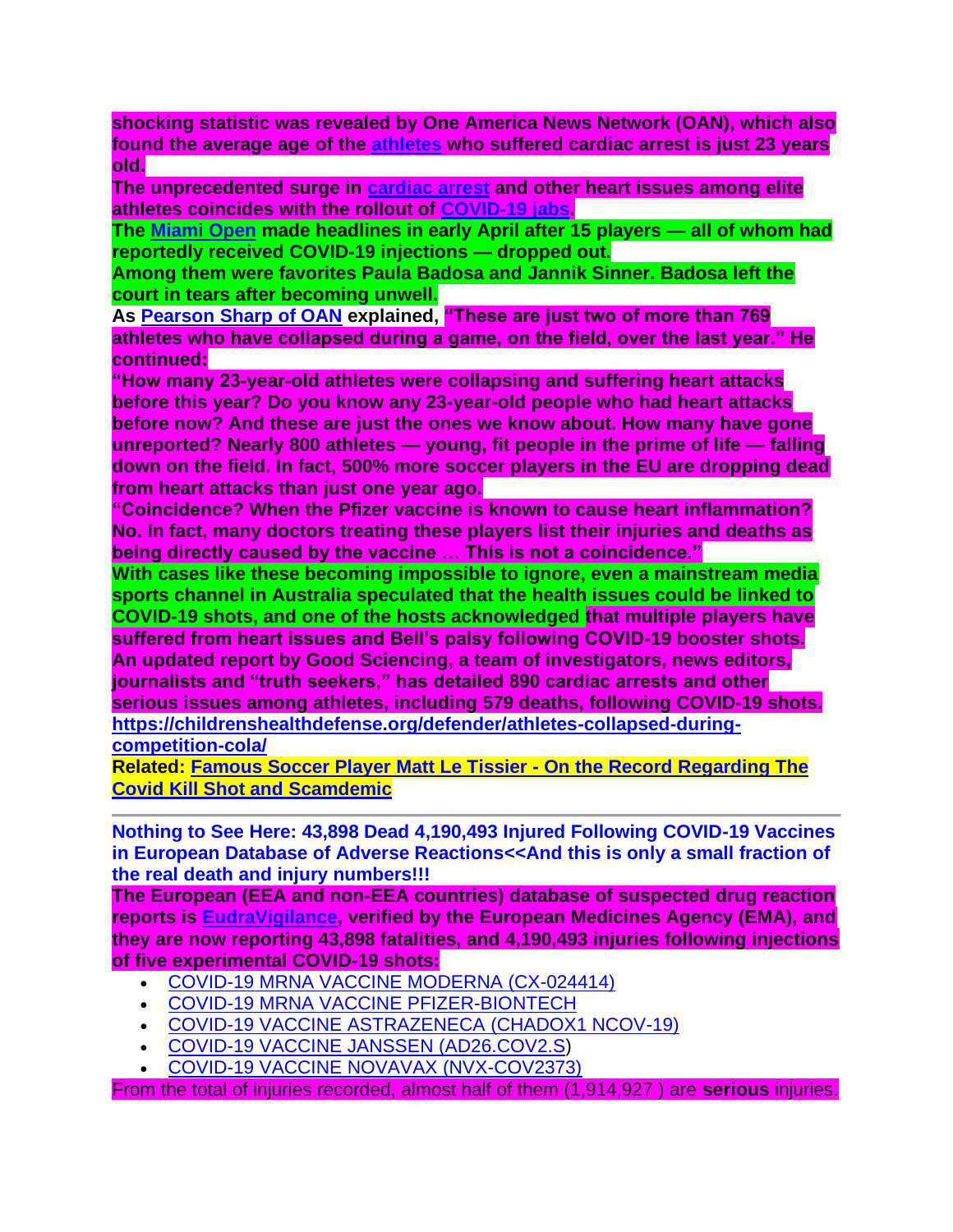*"Seriousness provides information on the suspected undesirable effect; it can be classified as 'serious' if it corresponds to a medical occurrence that results in death, is life-threatening, requires inpatient hospitalisation, results in another medically important condition, or prolongation of existing hospitalisation, results in persistent or significant disability or incapacity, or is a congenital anomaly/birth defect."*

[https://vaccineimpact.com/2022/43898-dead-4190493-injured-following-covid-19](https://vaccineimpact.com/2022/43898-dead-4190493-injured-following-covid-19-vaccines-in-european-database-of-adverse-reactions/) [vaccines-in-european-database-of-adverse-reactions/](https://vaccineimpact.com/2022/43898-dead-4190493-injured-following-covid-19-vaccines-in-european-database-of-adverse-reactions/)

**Covid SCAMdemic Kill Shot Headlines**

**[Moderna is Coming For Your Babies: Big Pharma Seeks FDA Approval For kids](https://rumble.com/v12yjom-moderna-is-coming-for-your-babies-big-pharma-seeks-fda-approval-for-kids-6m.html)  [6mo-4yrs](https://rumble.com/v12yjom-moderna-is-coming-for-your-babies-big-pharma-seeks-fda-approval-for-kids-6m.html)**

**[New Study confirming COVID Vaccine causes Severe Autoimmune-Hepatitis is](https://dailyexpose.uk/2022/04/28/new-study-confirms-covid-jab-causes-hepatitis-kids/)  [published days after W.H.O issued 'Global Alert' about new Severe Hepatitis](https://dailyexpose.uk/2022/04/28/new-study-confirms-covid-jab-causes-hepatitis-kids/)  [among Children](https://dailyexpose.uk/2022/04/28/new-study-confirms-covid-jab-causes-hepatitis-kids/)**

**[Famous Soccer Player Matt Le Tissier -](https://rumble.com/vtsp9u-matt-le-tissier-on-the-record-oracle-films.html) On the Record Regarding The Covid Kill [Shot and Scamdemic](https://rumble.com/vtsp9u-matt-le-tissier-on-the-record-oracle-films.html)**

**[Kavanaugh, Barrett reject appeal of Airman who refuses COVID shot--Trump](https://www.wnd.com/2022/04/kavanaugh-barrett-reject-appeal-airman-refuses-covid-shot/)  [appointees again side with court's left flank in vaccine-mandate case](https://www.wnd.com/2022/04/kavanaugh-barrett-reject-appeal-airman-refuses-covid-shot/)**

**[KILLING THE YOUNG: Millennials, Gen X and Gen Z experience record 84%](https://www.naturalnews.com/2022-04-21-millennials-experience-record-84-excess-mortality-vaccine-mandates.html)  [excess mortality in fall of 2021, after vaccine mandates were rolled out](https://www.naturalnews.com/2022-04-21-millennials-experience-record-84-excess-mortality-vaccine-mandates.html) [Rhode Island: Mandatory Vax or Pay Double Your Income Tax —](https://activistpost.us1.list-manage.com/track/click?u=3ac8bebe085f73ea3503bbda3&id=2ade3b901c&e=a6a82b817e) And Other [Dystopian Global News of the Week](https://activistpost.us1.list-manage.com/track/click?u=3ac8bebe085f73ea3503bbda3&id=2ade3b901c&e=a6a82b817e)**

**[China kidnapping toddlers, beating pets to death](https://outbreak.news/2022-04-13-china-slaughters-pets-part-of-zero-covid.html)**

**[Shanghai's mass "quarantine" \(concentration\) camps have no showers; lights](https://www.naturalnews.com/2022-04-19-shanghai-quarantine-camps-no-showers-lights-on.html)  [stay on 24 hours](https://www.naturalnews.com/2022-04-19-shanghai-quarantine-camps-no-showers-lights-on.html)**

**[Police in Shanghai are destroying the grown vegetables of local residents.](https://twitter.com/WallStreetSilv/status/1516194967080906760?cxt=HHwWkMC98cLSzYoqAAAA)  [Lockdown, shortage of food ... yeah, this makes sense](https://twitter.com/WallStreetSilv/status/1516194967080906760?cxt=HHwWkMC98cLSzYoqAAAA)**

**FDA Exec on camera reveals Future COVID Policy "Biden Wants To Inoculate As Many People As Possible"**

**Play from 0:35:** [https://rumble.com/vv1t87-fda-exec-on-camera-reveals-future-covid](https://rumble.com/vv1t87-fda-exec-on-camera-reveals-future-covid-policy-biden-wants-to-inoculate-as-.html)[policy-biden-wants-to-inoculate-as-.html](https://rumble.com/vv1t87-fda-exec-on-camera-reveals-future-covid-policy-biden-wants-to-inoculate-as-.html)

**The Covid / Snake Venom Subject Discussed**

**[Pro 25:2](https://www.blueletterbible.org/kjv/pro/25/2/s_653002)** *It is* **the glory of God to conceal a thing: but the honour of kings** *is* **to search out a matter.**

**[https://www.naturalnews.com/2022-04-15-fda-approved-six-prescription-drugs](https://www.naturalnews.com/2022-04-15-fda-approved-six-prescription-drugs-snake-venom.html)[snake-venom.html](https://www.naturalnews.com/2022-04-15-fda-approved-six-prescription-drugs-snake-venom.html)**

**&**

**[https://www.naturalnews.com/2022-04-15-pharma-snakes-thirteen-irrefutable](https://www.naturalnews.com/2022-04-15-pharma-snakes-thirteen-irrefutable-facts-about-snake-venom-big-pharma-and-biological-weapons.html)[facts-about-snake-venom-big-pharma-and-biological-weapons.html](https://www.naturalnews.com/2022-04-15-pharma-snakes-thirteen-irrefutable-facts-about-snake-venom-big-pharma-and-biological-weapons.html)**

**&**

**[https://www.naturalnews.com/2022-04-15-big-pharma-snake-venom-develop](https://www.naturalnews.com/2022-04-15-big-pharma-snake-venom-develop-drugs-vaccines.html)[drugs-vaccines.html](https://www.naturalnews.com/2022-04-15-big-pharma-snake-venom-develop-drugs-vaccines.html)**

**&**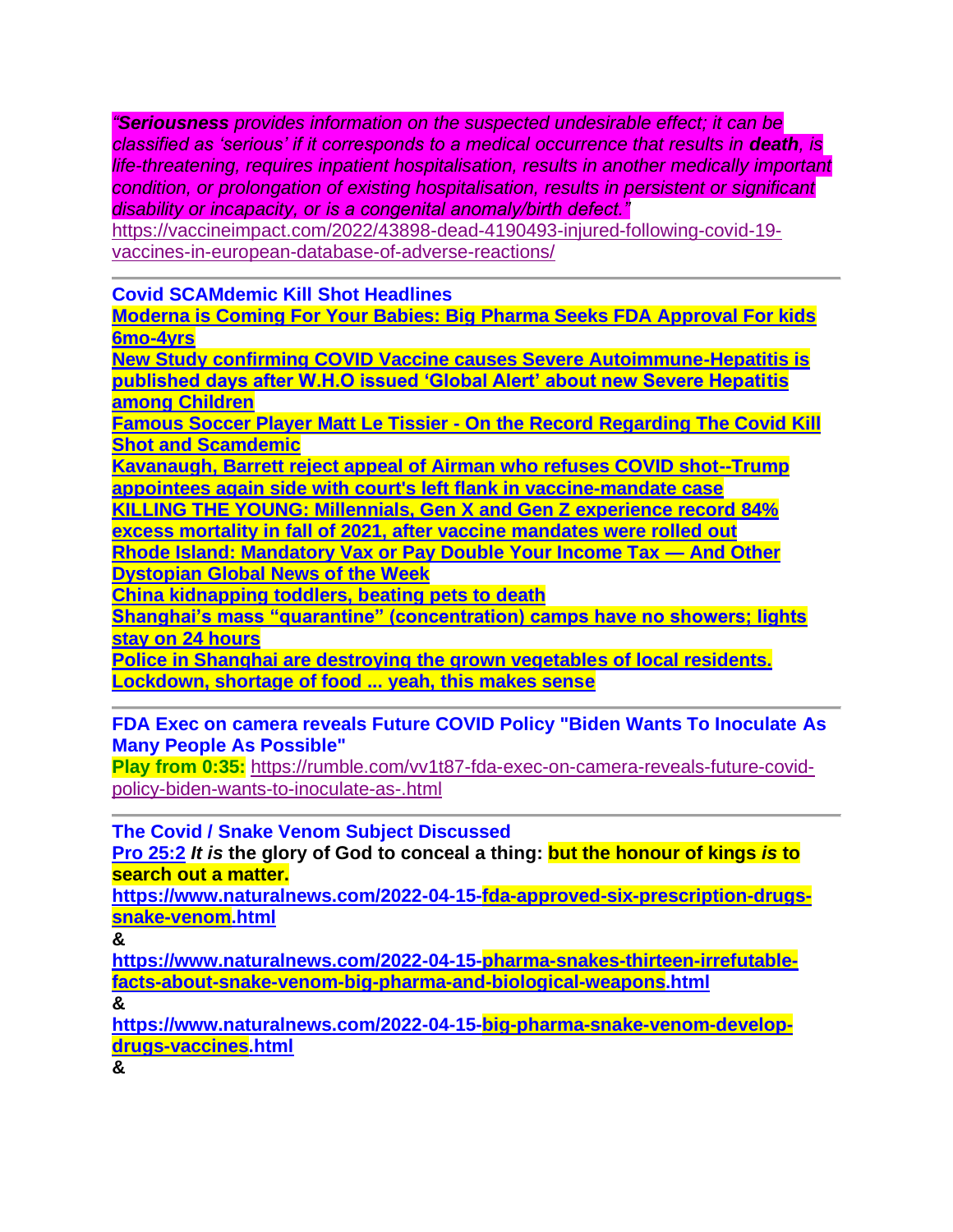**[https://www.naturalnews.com/2022-04-15-fda-approved-numerous-drugs-derived](https://www.naturalnews.com/2022-04-15-fda-approved-numerous-drugs-derived-from-venom.html)[from-venom.html](https://www.naturalnews.com/2022-04-15-fda-approved-numerous-drugs-derived-from-venom.html)**

**Discussion on Venom Papers-natural enzymes in body Play from 6:39 to 17:35:**

**[https://mediaarchives.gsradio.net/rense/special/rense\\_041822\\_hr2.mp3](https://mediaarchives.gsradio.net/rense/special/rense_041822_hr2.mp3) Scott Johnson's Reply to 2 different listeners: Yes I saw a video he did the other day and he first flashed the devils horns symbol and then within about 10 seconds flashed the 666 symbol as he was talking. I just don't trust the guy. The report by Dr. Ardis is just so convoluted and lengthy it is maddening. Yes, he just so happens to be providing much of the remedy for all this, so it is undeniable there is a monetary incentive for him. Personally, I do not trust him. I have a hard time watching him. My daughter Taylor (from the first time she saw him/heard his voice) told me to steer clear of him. I mean her reaction was visceral and she rarely reacts that way to anyone. His main protocol is sold on the wicked ministry Daystar (see below) which I have done whole reports warning about (see below).**

**One of my Daystar Reports: [Emergency Freedom Alerts: 6-28-21-Part 1](https://www.contendingfortruth.com/emergency-freedom-alerts-6-28-21-part-1/) By [Dr.](https://www.contendingfortruth.com/author/dr-scott-johnson/)  [Scott Johnson](https://www.contendingfortruth.com/author/dr-scott-johnson/) | June 28, 2021 & [Emergency Freedom Alerts: 6-28-21-Part 2](https://www.contendingfortruth.com/emergency-freedom-alerts-6-28-21-part-2/) <https://thedrardisshow.com/> & [https://shop.daystar.com/products/the-whole](https://shop.daystar.com/products/the-whole-armor-of-immunity-kit)[armor-of-immunity-kit](https://shop.daystar.com/products/the-whole-armor-of-immunity-kit)**

**[https://www.naturalnews.com/2022-04-14-millions-people-swalling-venom](https://www.naturalnews.com/2022-04-14-millions-people-swalling-venom-derived-pharmaceuticals-rattlesnakes-pit-vipers-death-stalker-scorpions.html)[derived-pharmaceuticals-rattlesnakes-pit-vipers-death-stalker-scorpions.html#](https://www.naturalnews.com/2022-04-14-millions-people-swalling-venom-derived-pharmaceuticals-rattlesnakes-pit-vipers-death-stalker-scorpions.html) Scott Johnson's Comment: While I don't agree with a lot of what he is saying this is a MD going point by point discrepancies and red flags of Dr. Brian Ardis's research on the snake venom theory. He really breaks this down from a technical standpoint.** 

**Snake Venom and COVID-19 - by Pierre Kory, MD, MPA** <https://pierrekory.substack.com/p/snake-venom-and-covid-19>

**I want to start off by stating my embarrassment that I have devoted a couple of hours assessing the snake venom hypothesis, similar to many of my colleagues, [here,](https://merylnass.substack.com/p/watch-the-water-with-a-grain-of-salt?utm_source=substack&utm_campaign=post_embed&utm_medium=web&s=r) [here,](https://stevekirsch.substack.com/p/what-i-think-of-the-bryan-ardis-video?token=eyJ1c2VyX2lkIjoxNDkzMjM5NSwicG9zdF9pZCI6NTIwNTQwMTUsIl8iOiJuU1d0ZiIsImlhdCI6MTY0OTk2MTQzNywiZXhwIjoxNjQ5OTY1MDM3LCJpc3MiOiJwdWItNTQ4MzU0Iiwic3ViIjoicG9zdC1yZWFjdGlvbiJ9.CKwWsI7ETPmyhyvzO56FwJ9ZF_IuK2SuHZYFlmC5A6I&s=r) [here,](https://roundingtheearth.substack.com/p/snake-bit-the-slytherin-hypothesis?s=r) and [here](https://www.youtube.com/watch?v=NjJeT1daDIE) (who I suspect spent less time than I did which is why I am embarrassed).** 

**Scott Johnson's Comment there is also this one: [Is Covid Actually Snake](https://www.youtube.com/watch?v=gRpyVPjFzf8)  [Venom?](https://www.youtube.com/watch?v=gRpyVPjFzf8)**

**But I might as well share the fruits? of my time spent assessing the Watch the Water "documentary" lest it go to waste…**

**Now, lets transition to the main theory he espouses, that SARS-CoV2 largely acts as a snake venom and that remdesivir is also made from snake venom. As to the first part of this theory, there is a bit of truth there because there is indeed a short sequence of RNA coding for amino acids that make up a part of the receptor binding domain (RBD) portion of the spike protein that is identical to snake venom. The problem with calling COVID-19 snake venom: this protein sequence is just a small part of one protein of the 29 made by SARS-CoV2 when it replicates. This does NOT mean the virus came from a snake but it does have a little snake venom protein in it. Why it is in there who knows, I suppose I can ask**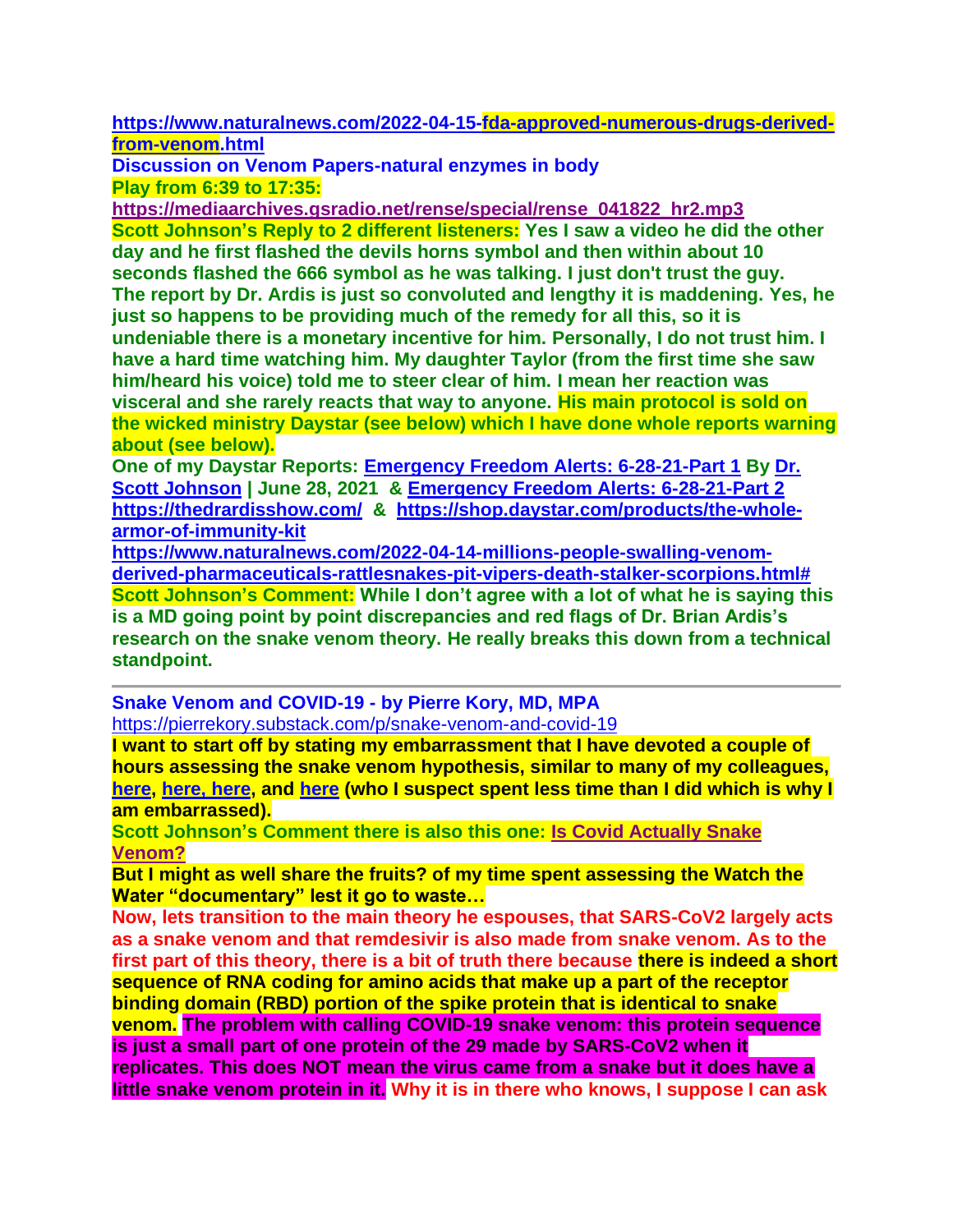**Fauci or Baric or Daszak or the Chinese Military the next time I run into one of them. Starting from here though, I am getting worried about where this is going… In summary, unfortunately (or fortunately) this is all the time I can devote to the above ranting of a truth, partial truths, and irrelevancies littered with blatant untruths, inaccuracies, and ignorances. I wish I could get these two hours of my life back.**

**[The Problem With Bad Research-](https://email.mg2.substack.com/c/eJxVkk2P4jAMhn8NvYGaj0I59AAD7HR3C5oRYmEuVZoYmqVNuklKJ_z6DcNlV7KdyJZt6X3MmYOLNj7rtHXRI5TOd5ApGGwDzoGJegumlCKj8xkiCJMofAVKkzSStjwbgJbJJnOmh6jrq0Zy5qRWj44ZRjglUZ0BmtIEJymZcsYRCA6cnDEDQhJMMdDnYtYLCYpDBjcwXiuImqx2rrMjshjhTbCOOSP5ddBaTGxfWcf4dcJ1-ygFdzWMO6OrBtrxIF09rpgYG7DADK9HZOP0FdSIrMB_Rxwf_BE31_y3jnd7_lnc177wg-Tf5nexmXcfL_l0u8_9bsWH4DZvm1qEXLE_oWK1QMX9RIuXQbLj9h5mSP56kD_33Bf7nBY-t7naopPMp7la3jh5c7w91Cfy3lWYyvPbhGz726tQu4bJxfK9KX9s-z9aHuFu0w_6Oazp-tAs88un_2UjmeEY45iiBMeIknhCJkFYfg7aUjEXVYrxiMbtBf-nSWSyRhthr1I8qlZ9JQOhMrxtr6TzJSgWxBJPeO55A184ywsoMOE2RMlchqZJHCdkmqIkmT1ZBboJxuksTmdR2Cp06FLZP3z-AuUazHc)-Commenting on Dr. Bryan Ardis' interview with Stew Peters**



**Fatrick Wood** Apr 15  $\heartsuit$   $\heartsuit$   $\phi$ 

**For over 45 years, I have had to deal with the false label of creating or promoting conspiracy theories. When such accusations were made, it usually came in the context of someone else's abuse of logic or just plain fantastical story telling. Such speculations are the bane of legitimate research and discussion, and they do great harm to the effort of discovering the truth of a matter.** 

**Thus, the recent mega-viral spread of an initial interview with Bryan Ardis, D.C. by Stew Peters requires my response.**

**Note to all: I pointedly reject, do not agree with, nor will I endorse their conclusions or the methodologies used at arriving at those conclusions.**

**Most importantly, I encourage everyone to use discernment and common sense when addressing these things. By now, you have most likely already viewed the video in question, [Watch the Water.](https://email.mg2.substack.com/c/eJwlkMnO6yAMhZ-m7BoxhEAXLP7NfY2IwW1QCUTgtMrbX9JIyHiQdT4fbxFepR5mKw3JGWY8NjAZvi0BIlSyN6hzDGZ8KCYYF6SngWmpSWzzswKsNiaDdQey7S5FbzGWfG4ozrgWZDFB0IdTQjqmtdXOTe7JXVCOi5EpP4VL2O4hQvZg4AP1KBlIMgvi1m7i78b_9Vf31SUYfFl78WF07Zj3FD9w_5aawn2rsEaovbTolzsuvwzqsOCaSDScck5HJjllo6CDGDqgf3bGMTyC05zfRrq--NB219D696lEqkmlhvaO4Zy2_Gv2S-f-r3uOeMyQbecKlwl4efmzZX5BhtoRwmzRsElSKsWkmZTqurm7JDnXimpFumoofSubzWKN_v0tJfwH2QGNag) Here are my thoughts.**

**Is it snake venom that is killing everyone?** No, even though Ardis flatly states that the virus is a venom: *"I am convinced that COVID is not a respiratory virus but snake venom poisoning."* Competent experts (see below for a couple of links) have already weighed in on this and we must let them voice there opinions.

**Even if some external genetic venom-derived sequence was used to create an end product, it does not turn the end product into snake venom.**

**Is snake venom being distributed in the water? No, even though Ardis flatly states that it is. He states that he got this idea from a TV series called The Blacklist (Season 4, Episode 5) where Red drinks wine laced with a peptide taken from snake venom. This is pure nonsense and gross speculation.**

**Is snake venom being put in the water by government agents? No, even though he pointedly says that the CDC is using sub-contractors to poison the water systems throughout America. He substantiates this because COVID testing sites have been set up to find the virus in sewage. This is true, because of the viral shedding of Covid-19 into the sewage systems, via the urine & feces of the infected populations.**

**Since COVID is a global issue, does the CDC have agents throughout the world poising all the water at the same time? Not even plausible.**

**Does God communicate with you by reading a fortune cookie? After reading a fortune cookie while eating at Chinese restaurant, Ardis flatly stated,** *"I knew that God was telling me you can't give up and you have to tell the world."*

**Examining The Words Fortune and Luck and the Pagan Deities Associated with Them + Plus What About Fortune Cookies, Divination and Astrology**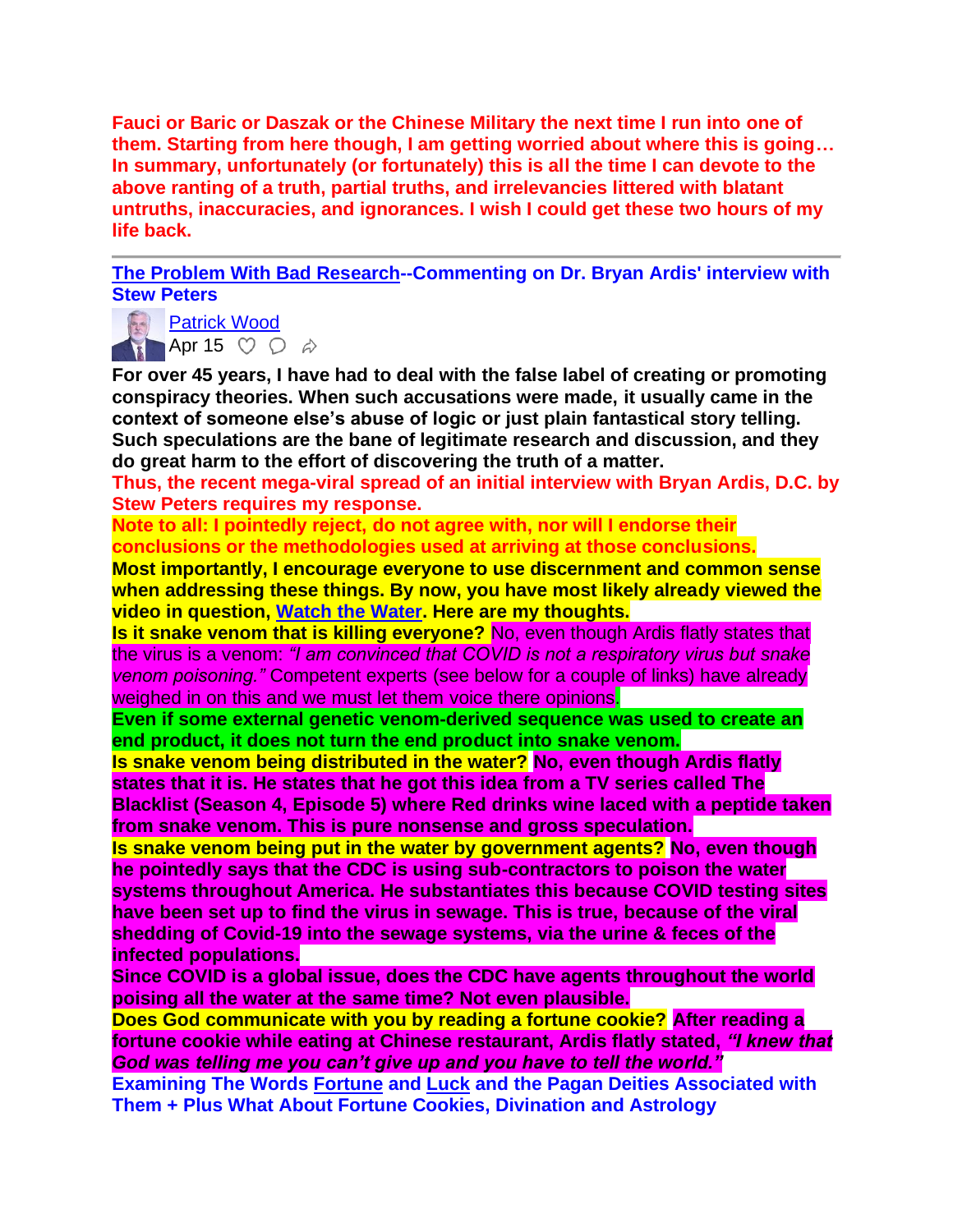**From a website devoted to the biblically forbidden practice of Astrology we read:** *A Fortune Cookie is a small hard hollow cookie that usually has a slip of paper with the saying printed on it inside. These cookies certainly are appropriate for looking at the course of a single day.*

*The slip of paper will have the fortune. This is a form of divination and because of the commercial nature perhaps a little less accurate than some..* **The history behind the concept of the fortune cookie is not at all clear but it is a form of divination. That being said, it is believed that the fortune cookie originated in historic China. In that era it was believed to have been a royal game available only to members of the royal family.**

*<https://www.sunsigns.org/fortune-cookie/>*

**[Deu 18:10](https://www.blueletterbible.org/kjv/deu/18/10/s_171010) There shall not be found among you any one that maketh his son or his daughter to pass through the fire, or that useth divination, or an observer of times, or an enchanter, or a witch…**

**[2Ki 17:17](https://www.blueletterbible.org/kjv/2ki/17/17/s_330017) And they caused their sons and their daughters to pass through the fire, and used divination and enchantments, and sold themselves to do evil in the sight of the LORD, to provoke him to anger.**

**[Jer 14:14](https://www.blueletterbible.org/kjv/jer/14/14/s_759014) Then the LORD said unto me, The prophets prophesy lies in my name: I sent them not, neither have I commanded them, neither spake unto them: they prophesy unto you a false vision and divination, and a thing of nought, and the deceit of their heart.**

*---------------*

**fortune (n.) "chance, luck as a force in human affairs,"** 

**After the Roman goddess Fortuna, goddess of fortune and personification of luck. She might bring good or bad luck: she could be represented as veiled and blind, as in modern depictions of [Lady Justice,](https://en.wikipedia.org/wiki/Lady_Justice) except that Fortuna does not hold a balance. Fortuna came to represent life's capriciousness (impulsive or unpredictable). She was also a goddess of [fate.](https://en.wikipedia.org/wiki/Destiny)** 

**Many polytheistic religions have specific gods or goddesses that are associated with luck, both good and bad, including [Fortuna](https://en.wikipedia.org/wiki/Fortuna) and [Felicitas](https://en.wikipedia.org/wiki/Felicitas) in the [Ancient](https://en.wikipedia.org/wiki/Ancient_Roman_religion)  [Roman religion](https://en.wikipedia.org/wiki/Ancient_Roman_religion) (the former related to the words "fortunate" and "unfortunate" in English), [Dedun](https://en.wikipedia.org/wiki/Dedun) in Nubian religion, the [Seven Lucky Gods](https://en.wikipedia.org/wiki/Seven_Lucky_Gods) in [Japanese](https://en.wikipedia.org/wiki/Japanese_mythology)** 

**[mythology,](https://en.wikipedia.org/wiki/Japanese_mythology) and the inauspicious [Alakshmi](https://en.wikipedia.org/wiki/Alakshmi) in Hinduism.**

**End Time Current Events: 10-14-12–Part 2** 

**By [Dr. Scott Johnson](https://www.contendingfortruth.com/author/dr-scott-johnson/) | October 14, 2012 Table of Contents:**

• **Obama's Lucky Charms: A Hindu God In His Pocket, A Masonic Emblem, And A Ring That Says "There Is No God Except Allah"**

**<https://www.contendingfortruth.com/end-time-current-events-10-14-12-part-2/> There is no doubt that God can direct through circumstances but in this subtle way, Ardis implies that since his fortune cookie message is from God you should listen to him and believe it.**

**Since Ardis chooses to make a spiritual issue out of his snake venom theory, should we blindly accept his personal experiences as justification, which are clearly not verifiable or in themselves, Biblical? According to the Bible,**